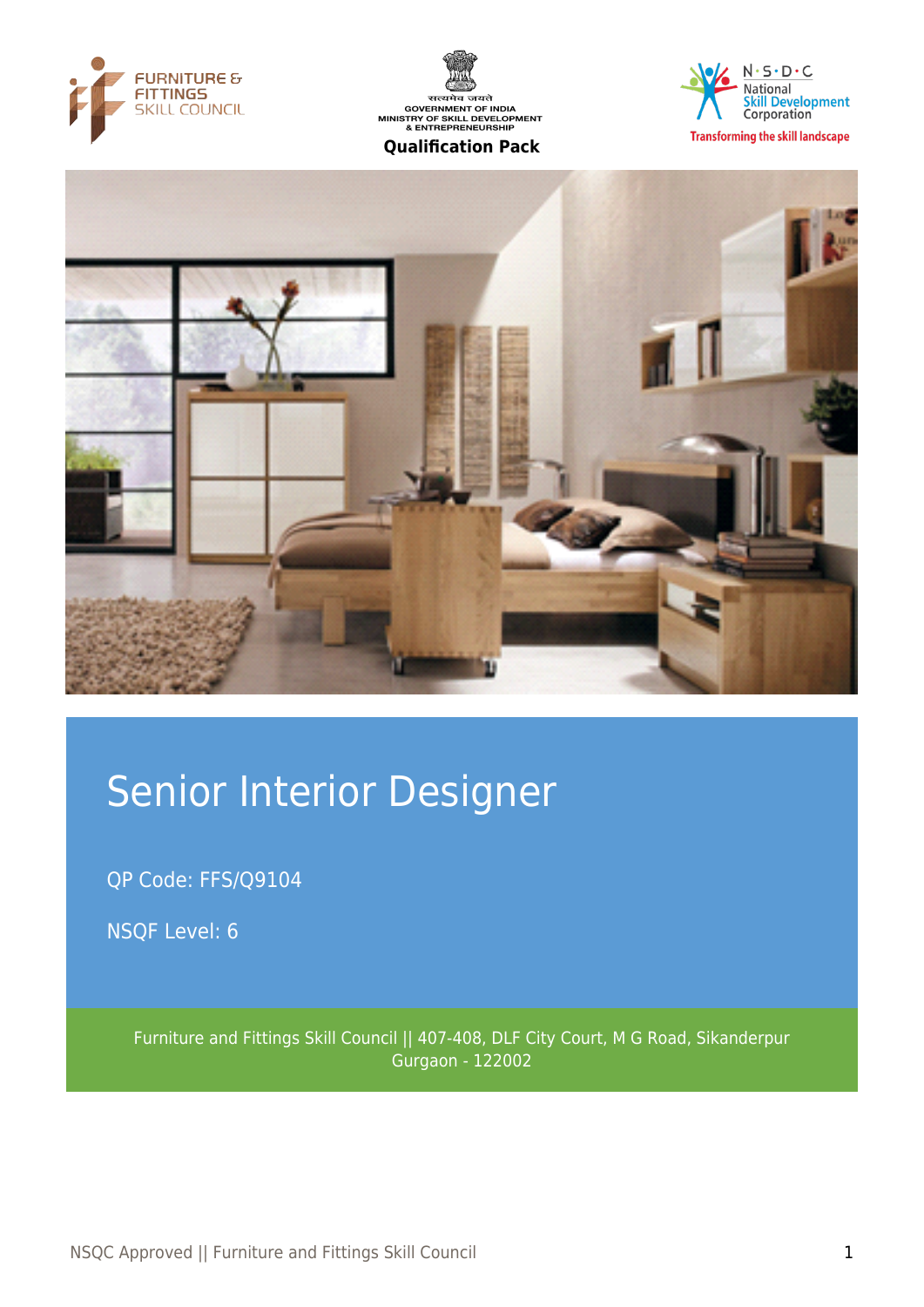

सत्यमेव जयते<br>GOVERNMENT OF INDIA<br>MINISTRY OF SKILL DEVELOPMENT<br>& ENTREPRENEURSHIP **Qualification Pack** 



# **Contents**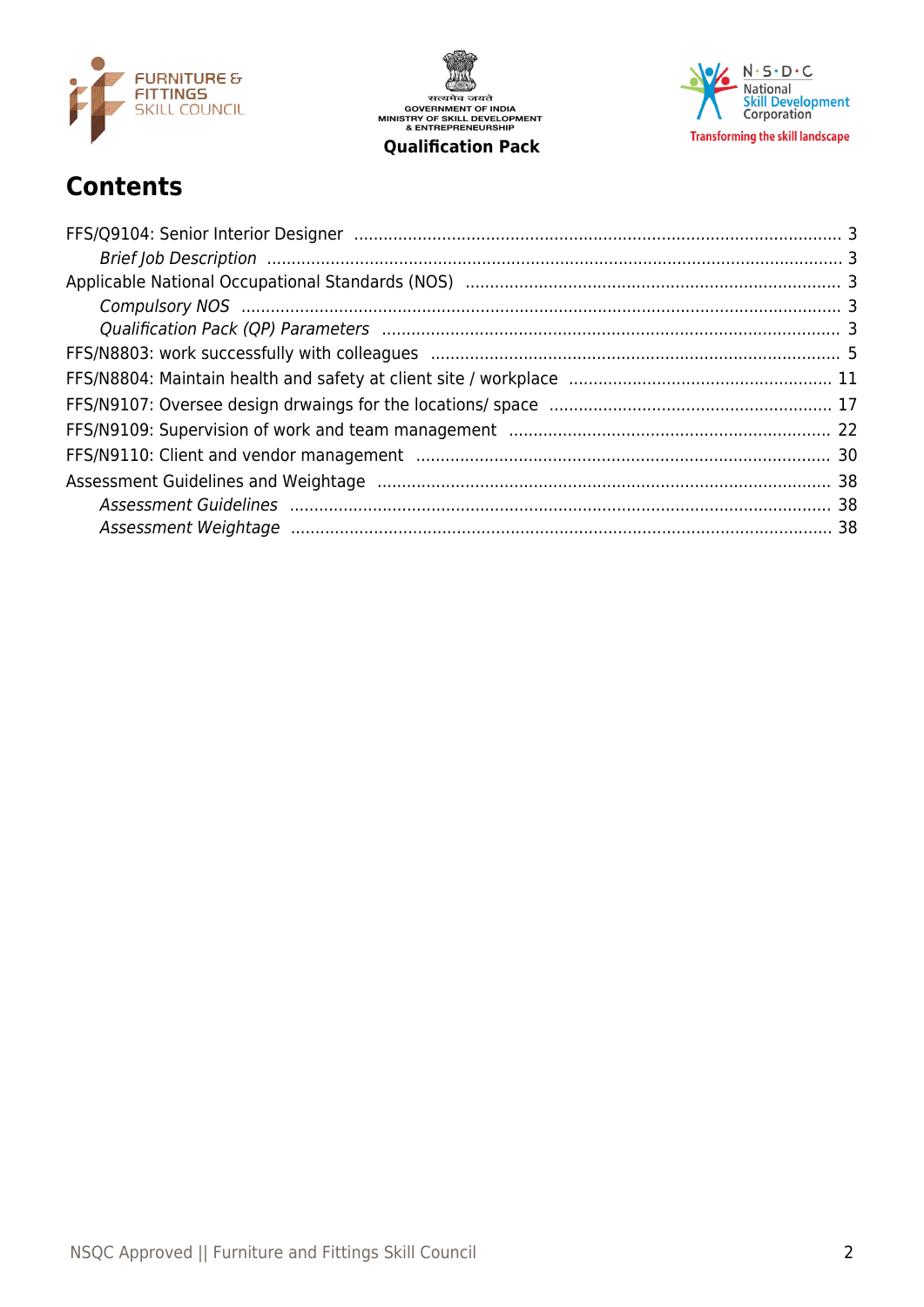





# <span id="page-2-0"></span>**FFS/Q9104: Senior Interior Designer**

# <span id="page-2-1"></span>**Brief Job Description**

Senior Interior Designer is responsible for leading a team, supervising the work related to planning, designing, and furnishing interiors of residential, commercial or industrial buildings by utilizing spaces in effective manner with focus on structural design, colour schemes, lighting, ventilation furniture and furnishings. He/she shall possess the knowledge of business management apart from knowledge of interior design.

### **Personal Attributes**

Senior Interior Designer must have the ability to work independently and make various operational decisions pertaining to own area of work, have skills of supervision, multitasking ability, good planning and presentation skills. S/he should be result oriented and possess people skills, creativity, reading, writing, communication, analytical and networking skills.

### <span id="page-2-2"></span>**Applicable National Occupational Standards (NOS)**

### <span id="page-2-3"></span>**Compulsory NOS:**

- 1. [FFS/N8803: work successfully with colleagues](#page-4-0)
- 2. [FFS/N8804: Maintain health and safety at client site / workplace](#page-10-0)
- 3. [FFS/N9107: Oversee design drwaings for the locations/ space](#page-16-0)
- 4. [FFS/N9109: Supervision of work and team management](#page-21-0)
- 5. [FFS/N9110: Client and vendor management](#page-29-0)

### <span id="page-2-4"></span>**Qualification Pack (QP) Parameters**

| <b>Sector</b>                                                       | Furniture & Fittings                                                    |
|---------------------------------------------------------------------|-------------------------------------------------------------------------|
| <b>Sub-Sector</b>                                                   | Interior Design                                                         |
| <b>Occupation</b>                                                   | Interior Design                                                         |
| <b>Country</b>                                                      | India                                                                   |
| <b>NSQF Level</b>                                                   | 6                                                                       |
| <b>Aligned to NCO/ISCO/ISIC Code</b>                                | NCO-2015/3432.0100                                                      |
| <b>Minimum Educational Qualification &amp;</b><br><b>Experience</b> | 12th Class with 3-5 Years of experience relevant<br>industry experience |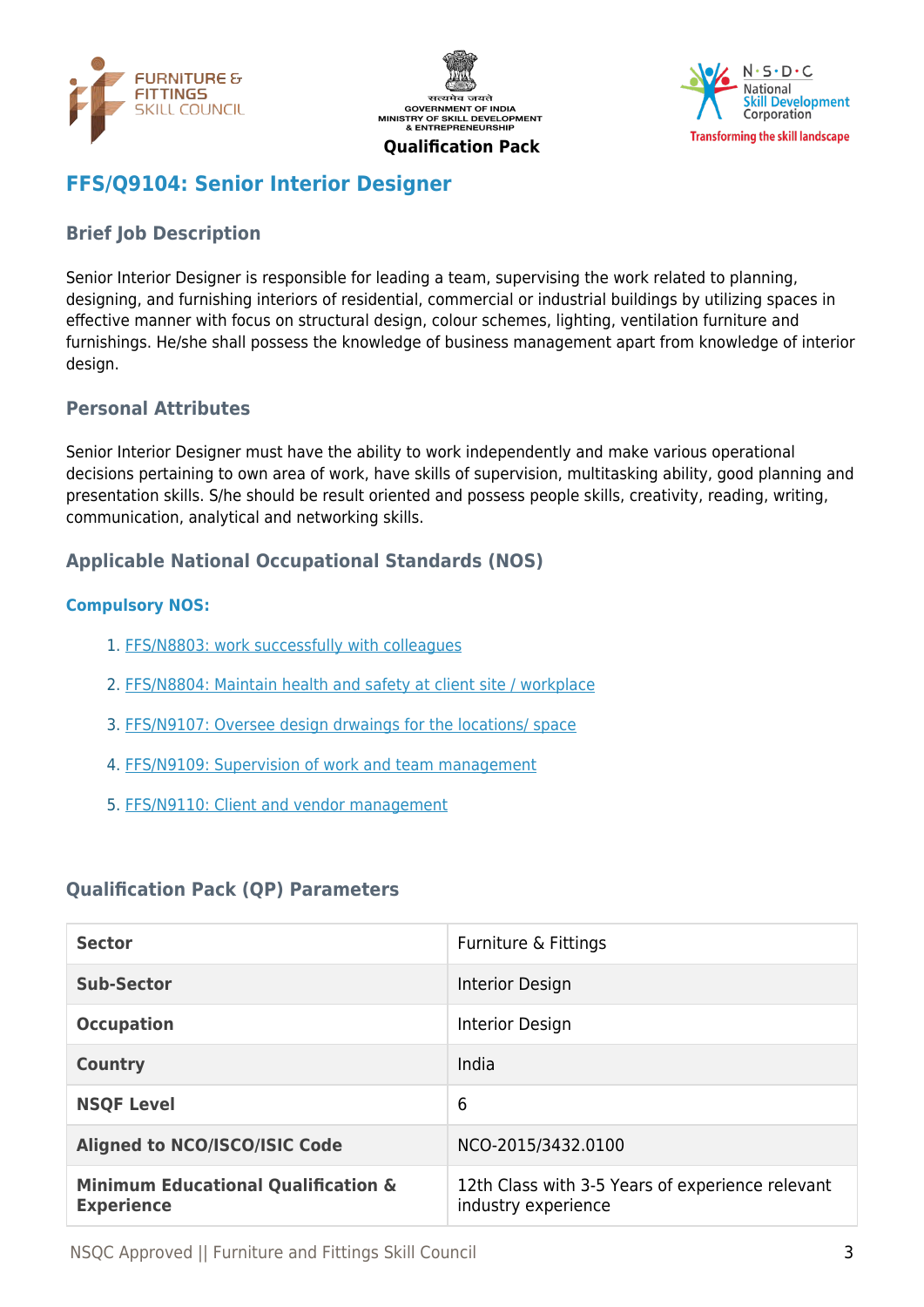





| <b>Minimum Level of Education for Training</b><br>in School |                                                                                                                               |
|-------------------------------------------------------------|-------------------------------------------------------------------------------------------------------------------------------|
| <b>Pre-Requisite License or Training</b>                    | Project management, technical drawings,<br>computer basics, knowledge of computer aided<br>design-suggested but not mandatory |
| <b>Minimum Job Entry Age</b>                                | 18 Years                                                                                                                      |
| <b>Last Reviewed On</b>                                     | 02/02/2017                                                                                                                    |
| <b>Next Review Date</b>                                     | 31/03/2020                                                                                                                    |
| <b>NSQC Approval Date</b>                                   | 19/12/2018                                                                                                                    |
| <b>Version</b>                                              | 1.0                                                                                                                           |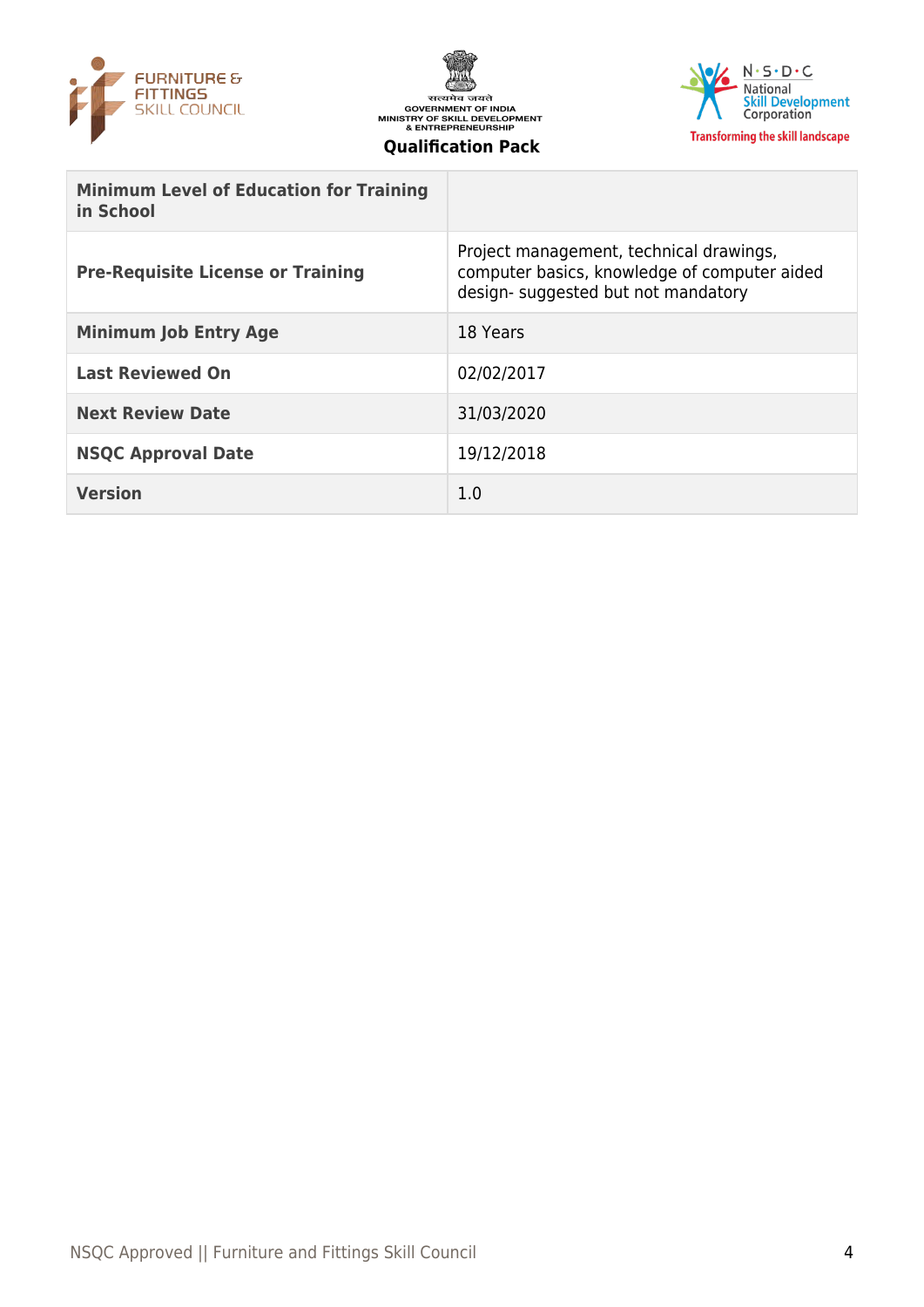





# <span id="page-4-0"></span>**FFS/N8803: work successfully with colleagues**

# **Description**

This OS unit is about coordinating with colleagues /seniors and working as a team in order to deliver as per commitments to the client.

# **Scope**

This unit/task covers the following:

- Work as a team
- Interact with seniors /superiors

### **Elements and Performance Criteria**

#### Work as a team

To be competent, the user/individual on the job must be able to:

- **PC1.** communicate with colleagues clearly and effectively w.r.t work division/work flow within the team
- **PC2.** plan the work and schedule tasks with team colleagues
- **PC3.** display responsible and disciplined behaviour to the team and use polite language and maintain office etiquettes
- **PC4.** ensure not to display any racial discrimination toward colleagues
- **PC5.** monitor the progress and help in troubleshoot issues faced by team and communicate clearly with colleagues and discuss, resolve any concerns/issues/conflict etc. to avoid any delays at work
- **PC6.** ensure adherence to all procedural requirements- compliance to regulations and organization requirements and proper record keeping
- **PC7.** raise questions to clarify work responsibilities in order to effectively work within timelines
- **PC8.** seek assistance when needed and complete the assigned tasks within timeline

#### Interact with seniors/supervisors

To be competent, the user/individual on the job must be able to:

- **PC9.** communicate with leaders on work output requirements for providing optimum solution to the client
- **PC10.** connect and discuss about process flow improvements, quality of output, product defects encountered from previous process, repairs and maintenance of tools and machinery as required etc. and find solutions on issues
- **PC11.** mitigate any areas of concern that may arise during the course of work by discussing with seniors including any potential hazards, process disruptions by machine/equipment failure etc.
- **PC12.** interact and provide regular updates and incorporate feedback/suggestions
- **PC13.** report in time about any delays or shortages
- **PC14.** receive and incorporate feedback on work standards to further improvise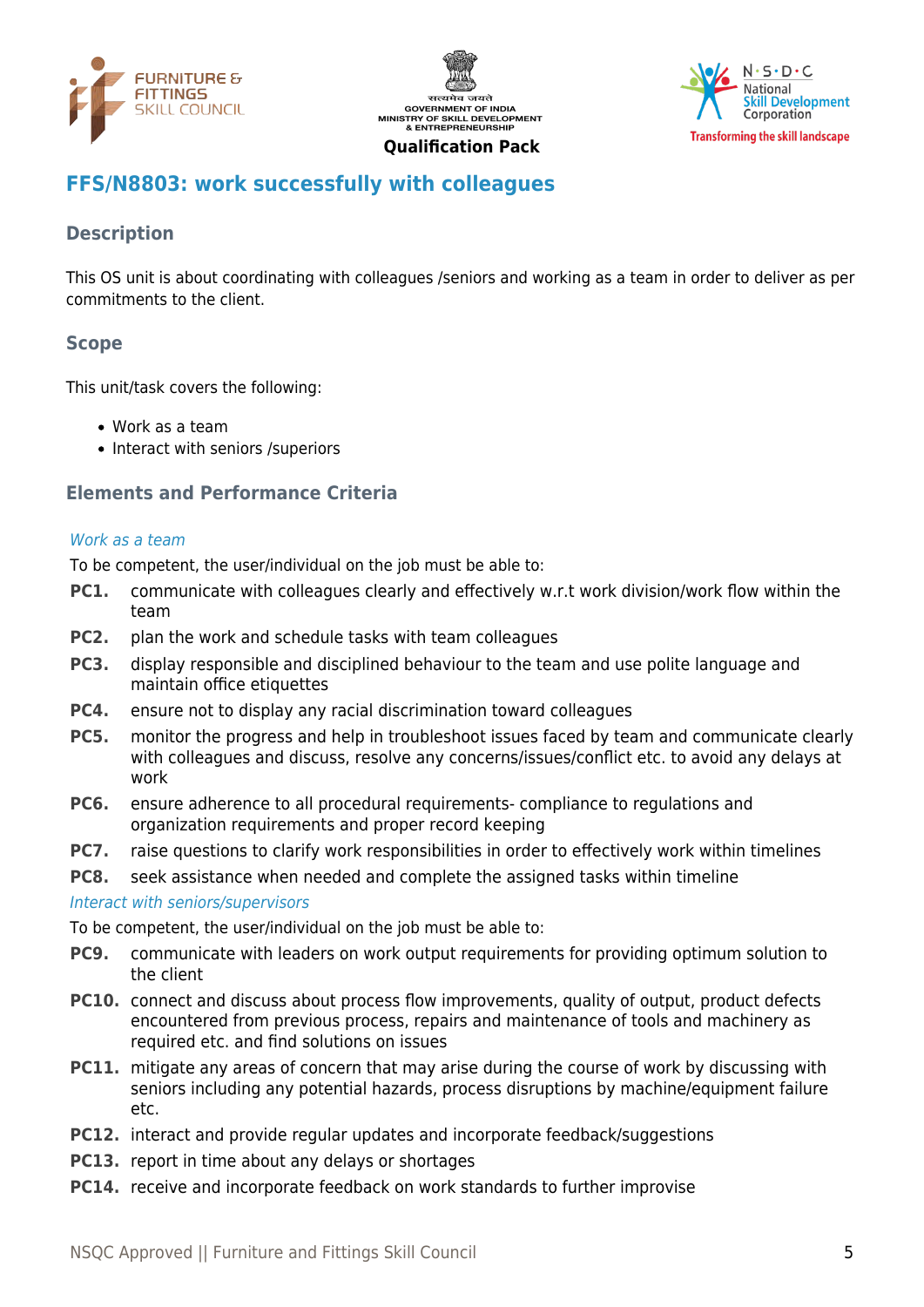





**PC15.** discuss and review the completed work with the senior for final submission and approval from client

# **Knowledge and Understanding (KU)**

The individual on the job needs to know and understand:

- **KU1.** about the organization expertise and capabilities for providing interior services
- **KU2.** key leadership practices, escalation matrix and code of conduct
- **KU3.** about various organizational processes, reporting structure
- **KU4.** about the organization clients , tastes and preferences
- **KU5.** relevant people and their responsibilities within the work area
- **KU6.** work specifications and interpret them accurately
- **KU7.** safety standards and precautions to be taken and different types of personal protective environment and their usage
- **KU8.** quality standards to be maintained
- **KU9.** standard operating procedures
- **KU10.** team management practices
- **KU11.** common issues and have troubleshooting knowledge
- **KU12.** presentation ability and communication skills
- **KU13.** importance of working effectively with others to achieve organizations goals
- **KU14.** importance of effective communication and establishing good working relationships with other
- **KU15.** different type of people that one is required to communicate and coordinate within the organization
- **KU16.** various components of communication cycle
- **KU17.** importance of discipline and ethics for professional success
- **KU18.** expressing and addressing grievances appropriately
- **KU19.** importance and ways of managing interpersonal conflict effectively

### **Generic Skills (GS)**

User/individual on the job needs to know how to:

- **GS1.** document all relevant records
- **GS2.** document the information communicated /observations if any related to process
- **GS3.** write reports, information documents to internal departments/ internal teams
- **GS4.** keep updated with latest trends and knowledge by reading magazines, reports, research material
- **GS5.** read and interpret the process required for conducting the assigned work
- **GS6.** read internal information documents sent by internal teams
- **GS7.** discuss task lists, schedules and activities
- **GS8.** effectively communicate with team members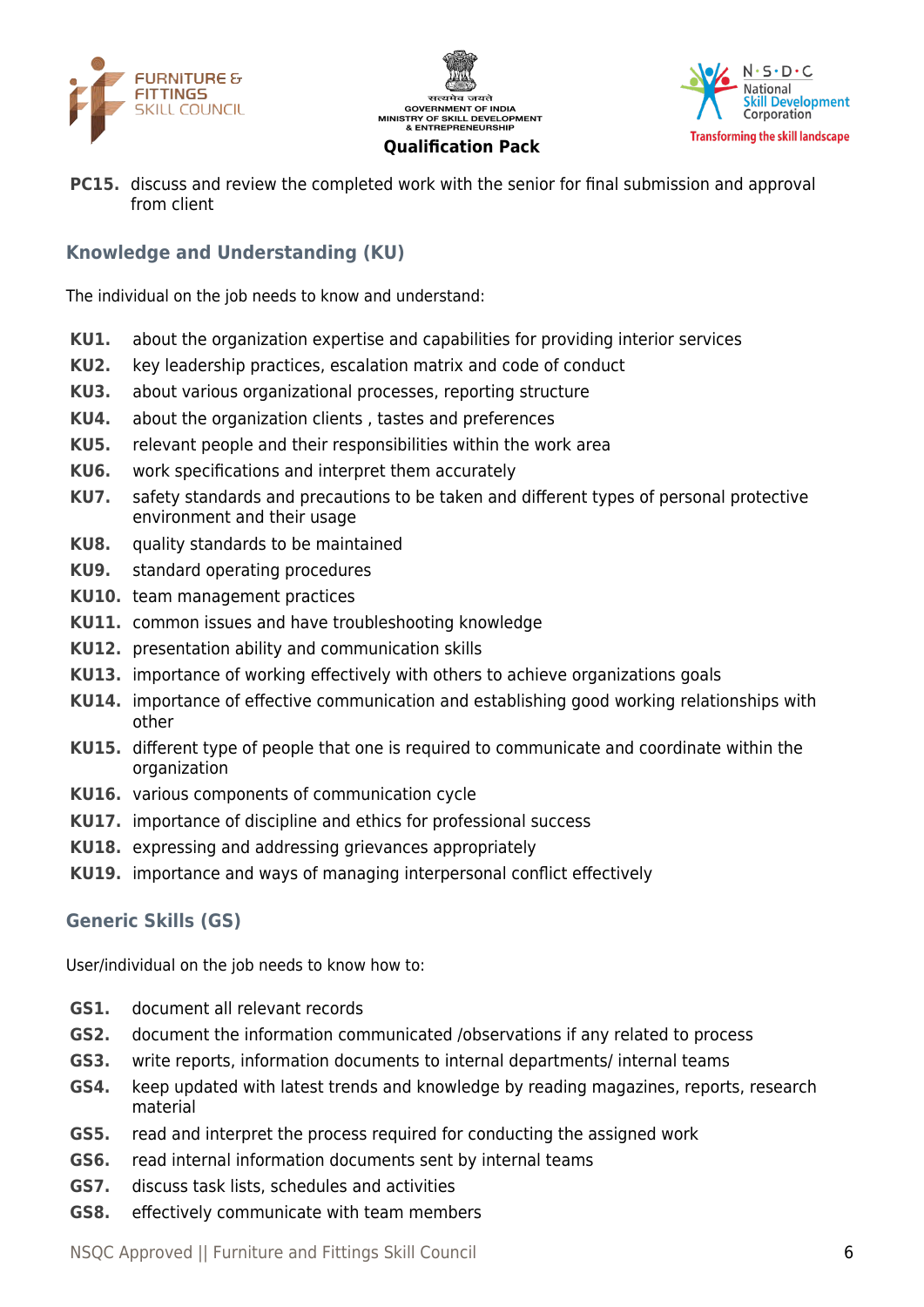





- **GS9.** attentively listen and comprehend the information given by the speaker
- **GS10.** communicate clearly on the issues being faced and clarify concerns
- **GS11.** troubleshooting common concerns
- **GS12.** analyze critical points in day to day tasks through experience and observation, and identify control measures to solve the issue
- **GS13.** handle issues in case the manager/seniors is not available( as per authority matrix defined by the organization)
- **GS14.** plan and organize the work order and jobs received and schedule tasks for team
- **GS15.** organize raw materials required, process /equipment manuals to ease access
- **GS16.** prioritize the work based on the instructions received
- **GS17.** plan to utilize time and equipment's effectively
- **GS18.** assist in record keeping and proper documentation
- **GS19.** understand customer requirements and their priority and respond as per their needs
- **GS20.** support team/manager/seniors in solving problems by detailing out problems and discuss the possible solutions
- **GS21.** apply domain information and analyze customer requirements, trends while interacting with team and working on projects
- **GS22.** use reasoning skills to identify and resolve basic problems
- **GS23.** analyze, evaluate and apply the information gathered from observation, experience, reasoning, or communication to act efficiently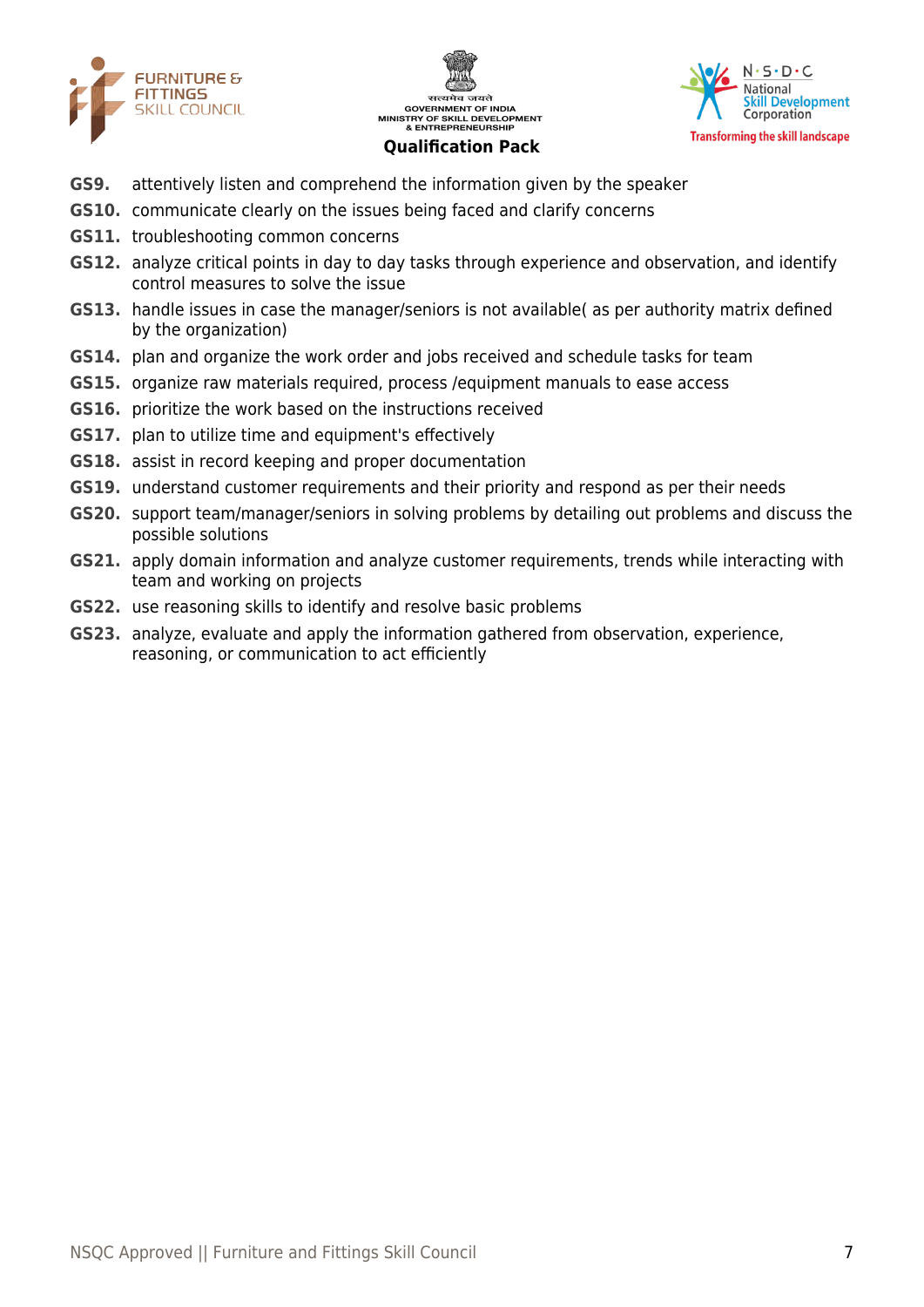





## **Assessment Criteria**

| <b>Assessment Criteria for Outcomes</b>                                                                                                                                                                                                   | <b>Theory</b><br><b>Marks</b> | <b>Practical</b><br><b>Marks</b> | Project<br><b>Marks</b> | <b>Viva</b><br><b>Marks</b> |
|-------------------------------------------------------------------------------------------------------------------------------------------------------------------------------------------------------------------------------------------|-------------------------------|----------------------------------|-------------------------|-----------------------------|
| Work as a team                                                                                                                                                                                                                            | 15                            | 41                               |                         |                             |
| PC1. communicate with colleagues clearly and<br>effectively w.r.t work division/work flow within the<br>team                                                                                                                              | 1                             | $\overline{4}$                   |                         |                             |
| PC2. plan the work and schedule tasks with team<br>colleagues                                                                                                                                                                             | 3                             | $\overline{7}$                   |                         |                             |
| PC3. display responsible and disciplined behaviour<br>to the team and use polite language and maintain<br>office etiquettes                                                                                                               | $\overline{2}$                | 5                                |                         |                             |
| PC4. ensure not to display any racial discrimination<br>toward colleagues                                                                                                                                                                 | $\mathbf{1}$                  | $\overline{4}$                   |                         |                             |
| <b>PC5.</b> monitor the progress and help in troubleshoot<br>issues faced by team and communicate clearly with<br>colleagues and discuss, resolve any<br>concerns/issues/conflict etc. to avoid any delays at<br>work                     | $\overline{2}$                | 5                                |                         |                             |
| PC6. ensure adherence to all procedural<br>requirements-compliance to regulations and<br>organization requirements and proper record<br>keeping                                                                                           | 1                             | $\overline{4}$                   |                         |                             |
| PC7. raise questions to clarify work responsibilities<br>in order to effectively work within timelines                                                                                                                                    | 3                             | 7                                |                         |                             |
| PC8. seek assistance when needed and complete<br>the assigned tasks within timeline                                                                                                                                                       | 2                             | 5                                |                         |                             |
| Interact with seniors/supervisors                                                                                                                                                                                                         | 15                            | 29                               |                         |                             |
| <b>PC9.</b> communicate with leaders on work output<br>requirements for providing optimum solution to the<br>client                                                                                                                       | $\overline{2}$                | 3                                |                         |                             |
| PC10. connect and discuss about process flow<br>improvements, quality of output, product defects<br>encountered from previous process, repairs and<br>maintenance of tools and machinery as required<br>etc. and find solutions on issues | 3                             | 7                                |                         |                             |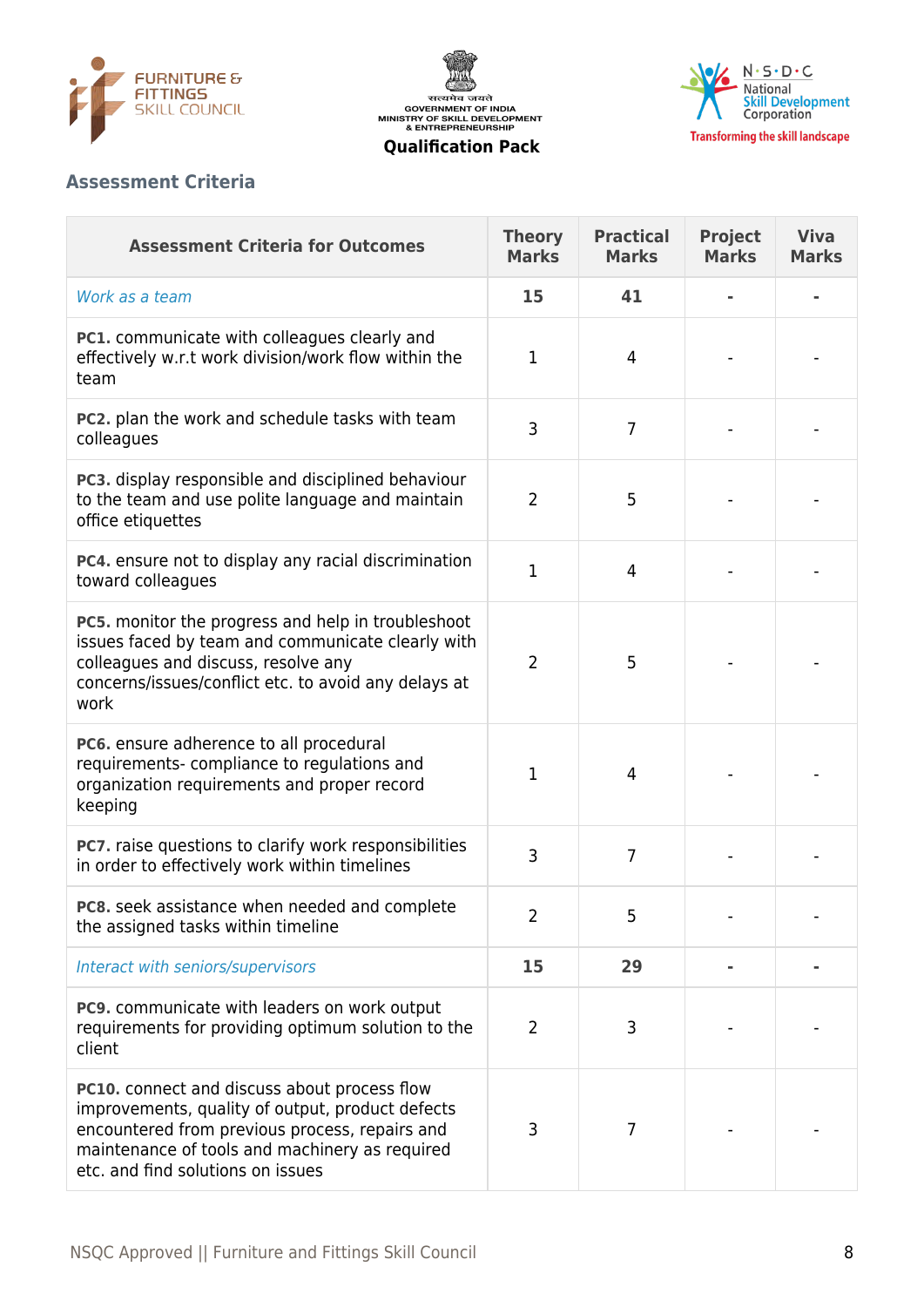





| <b>Assessment Criteria for Outcomes</b>                                                                                                                                                                        | <b>Theory</b><br><b>Marks</b> | <b>Practical</b><br><b>Marks</b> | <b>Project</b><br><b>Marks</b> | <b>Viva</b><br><b>Marks</b> |
|----------------------------------------------------------------------------------------------------------------------------------------------------------------------------------------------------------------|-------------------------------|----------------------------------|--------------------------------|-----------------------------|
| <b>PC11.</b> mitigate any areas of concern that may arise<br>during the course of work by discussing with<br>seniors including any potential hazards, process<br>disruptions by machine/equipment failure etc. | $\mathcal{P}$                 | 5                                |                                |                             |
| <b>PC12.</b> interact and provide regular updates and<br>incorporate feedback/suggestions                                                                                                                      | 2                             | 3                                |                                |                             |
| <b>PC13.</b> report in time about any delays or shortages                                                                                                                                                      | 2                             | 3                                |                                |                             |
| <b>PC14.</b> receive and incorporate feedback on work<br>standards to further improvise                                                                                                                        | $\overline{2}$                | 3                                |                                |                             |
| <b>PC15.</b> discuss and review the completed work with<br>the senior for final submission and approval from<br>client                                                                                         | 2                             | 5                                |                                |                             |
| <b>NOS Total</b>                                                                                                                                                                                               | 30                            | 70                               |                                |                             |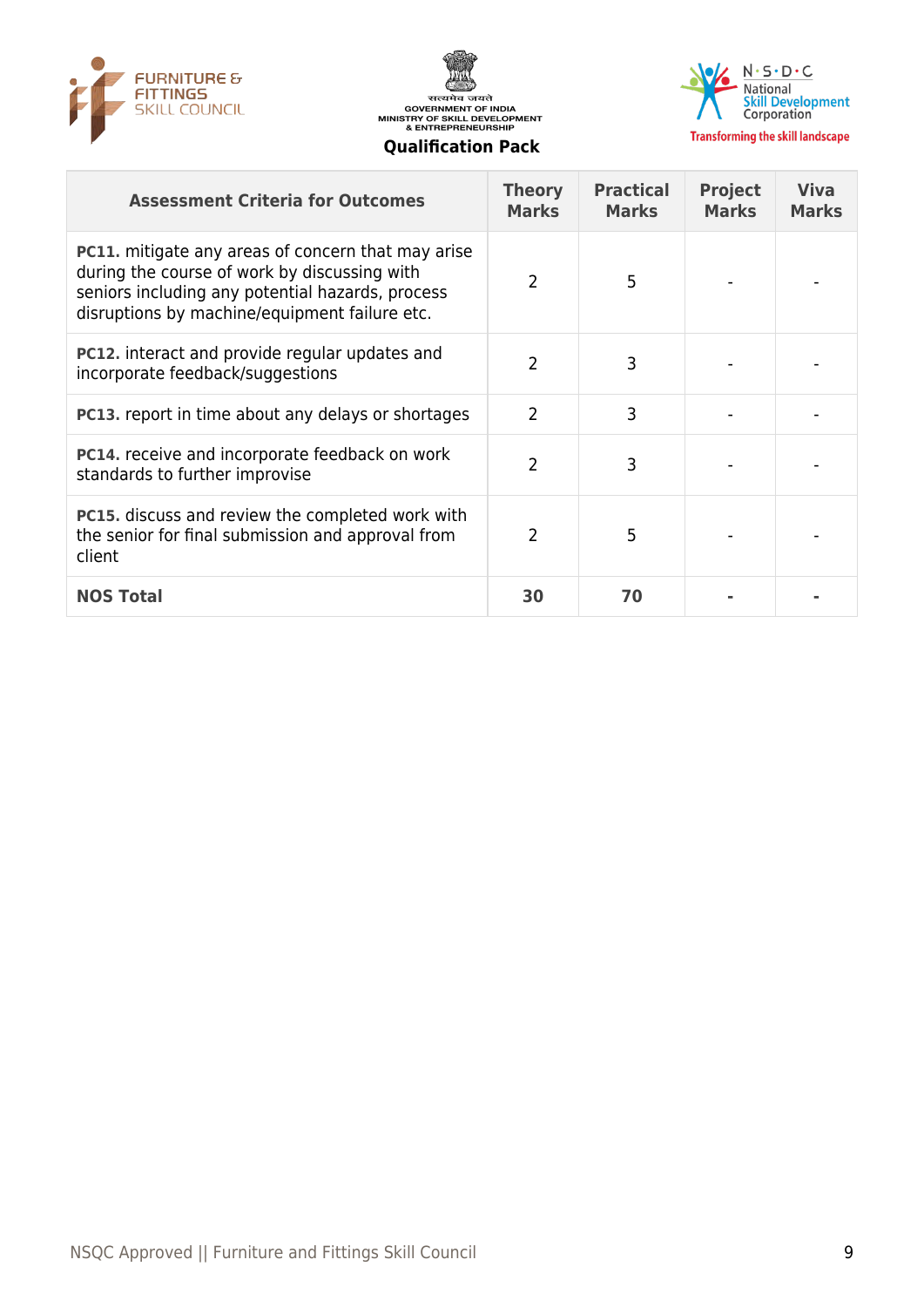





# **National Occupational Standards (NOS) Parameters**

| <b>NOS Code</b>            | <b>FFS/N8803</b>                    |
|----------------------------|-------------------------------------|
| <b>NOS Name</b>            | work successfully with colleagues   |
| <b>Sector</b>              | Furniture & Fittings                |
| <b>Sub-Sector</b>          | Wooden Furniture, Modular Furniture |
| <b>Occupation</b>          | Design - Wooden/Modular Furniture   |
| <b>NSQF Level</b>          | 5                                   |
| <b>Credits</b>             | <b>NA</b>                           |
| <b>Version</b>             | 1.0                                 |
| <b>Last Reviewed Date</b>  | 12/07/2017                          |
| <b>Next Review Date</b>    | 12/07/2020                          |
| <b>NSQC Clearance Date</b> |                                     |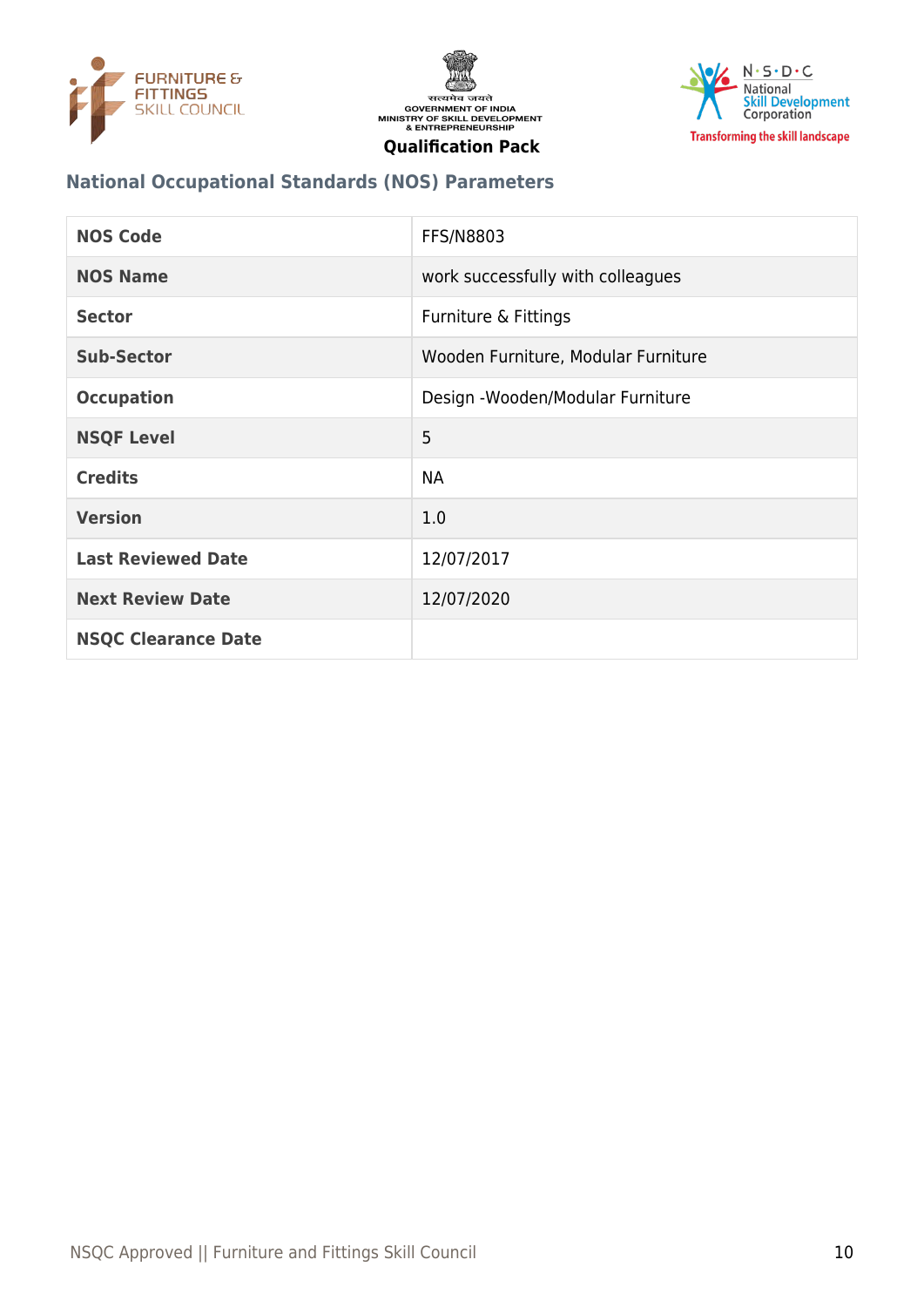





# <span id="page-10-0"></span>**FFS/N8804: Maintain health and safety at client site / workplace**

# **Description**

This OS unit is about health and safety maintenance at workplace /client site

## **Scope**

This unit/task covers the following: Health and safety Dealing with emergencies

# **Elements and Performance Criteria**

### Health and Safety

To be competent, the user/individual on the job must be able to:

- **PC1.** follow health and safety related instructions applicable to the work location at all times
- **PC2.** carry out own activities in line with approved guidelines and procedures
- **PC3.** follow relevant instructions relating to safe and correct use of equipment and relevant occupational safety policies while handling sharp tools to make and install furniture and fittings
- **PC4.** ensure to safely handle and dispose of waste and debris
- **PC5.** undertake basic safety checks before start of work and monitor the workplace and work processes for potential risks and threats
- **PC6.** identity and report/seek clarification if any, for any potential risks/ threats to supervisors or other authorized personnel
- **PC7.** use safety equipment and personal protection equipment as needed, e.g. gloves, goggles ,mask and shoes correctly in accordance with work policy
- **PC8.** follow recommended material handling procedure to control damage and personal injury
- **PC9.** apply good housekeeping practices at all times to maintain clean and safe workplace

### Dealing with Emergencies

To be competent, the user/individual on the job must be able to:

- **PC10.** check and ensure general health and safety equipment are available at work site
- **PC11.** follow appropriate procedures for dealing with accidents, fires and emergencies, including communicating location and directions for emergency evacuation
- **PC12.** follow emergency procedures to company standard / workplace requirements
- **PC13.** use emergency equipment in accordance with manufacturers' specifications and workplace requirements
- **PC14.** provide treatment appropriate to the any injury in accordance with recognized first aid techniques
- **PC15.** recover (if practical), clean, inspect/test, refurbish, replace and store the first aid equipment as appropriate
- **PC16.** report details of first aid administered in accordance with workplace procedures

# **Knowledge and Understanding (KU)**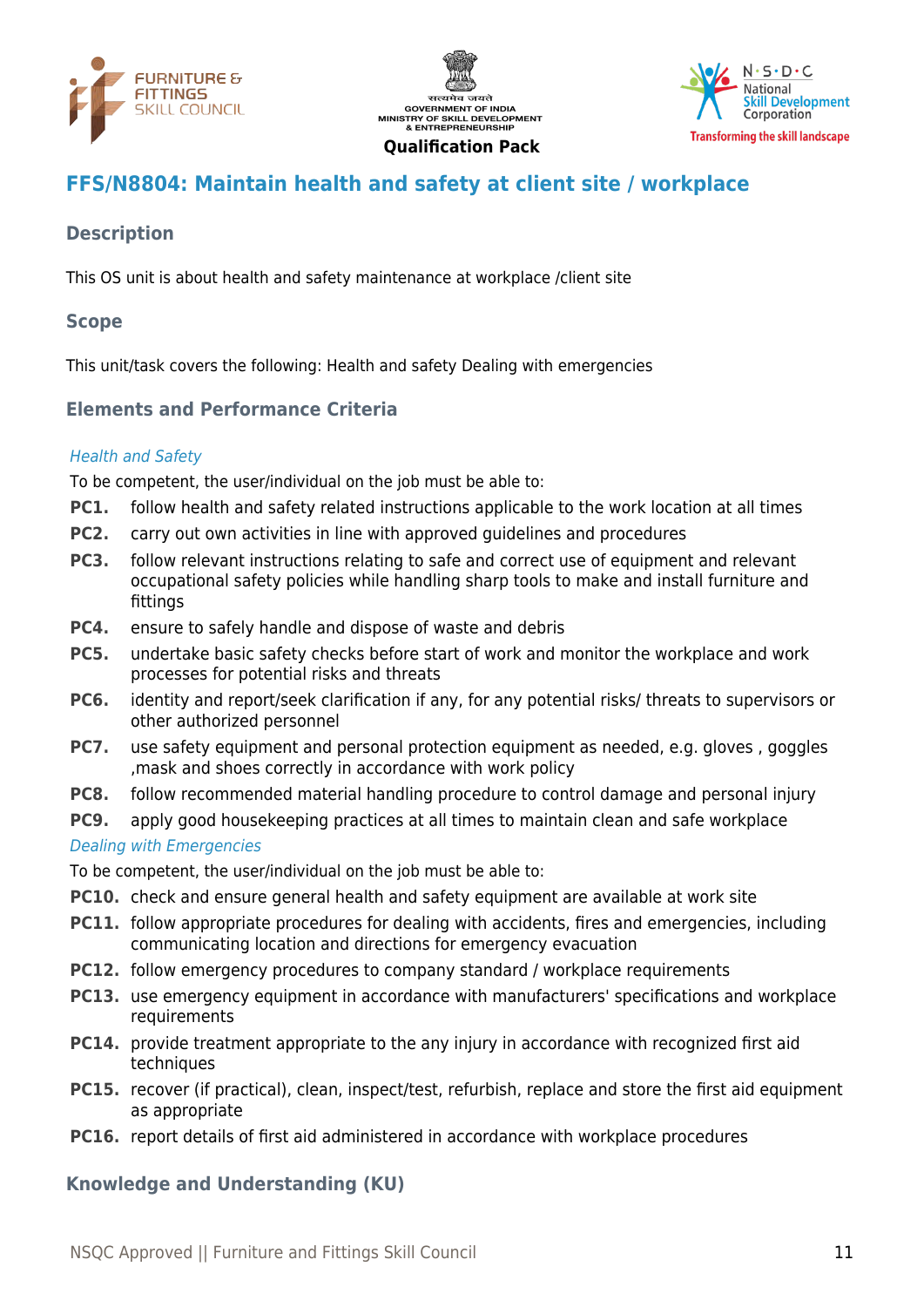





The individual on the job needs to know and understand:

- **KU1.** organizations health and safety related practices applicable at the workplace
- **KU2.** potential hazards, risks and threats based on nature of operations
- **KU3.** organizational procedures for safe handling of tools and equipment
- **KU4.** potential accidents and emergencies and how to respond to these situations
- **KU5.** reporting protocol and documentation required
- **KU6.** whom to contact in case of an emergency
- **KU7.** potential hazards and risks which may be present at workplace
- **KU8.** safe working practices in workplace
- **KU9.** identification, handling and storage of materials, tools and equipment and hazardous substance
- **KU10.** proper disposal system for waste and by-products
- **KU11.** basic emergency handling procedures and local emergency services
- **KU12.** procedures for dealing with injured persons and proving first aid
- **KU13.** different types of personal protective equipment and their usage
- **KU14.** importance of good housekeeping
- **KU15.** different risks associated with the use of electrical equipment
- **KU16.** preventative and remedial actions to be taken in the case of exposure to toxic materials
- **KU17.** importance of using protective clothing/equipment while working
- **KU18.** various possible causes of an emergency situation
- **KU19.** techniques of using the different fire extinguishers
- **KU20.** various types of safety signs and what they mean
- **KU21.** appropriate basic first aid treatment relevant to the condition eg. shock, electrical shock, bleeding, breaks to bones, minor burns, resuscitation, poisoning, eye injuries, etc.
- **KU22.** Safe lifting practices and correct body postures while working in furniture fittings related place
- **KU23.** appropriate waste disposal measures

# **Generic Skills (GS)**

User/individual on the job needs to know how to:

- **GS1.** write in Hindi or local language
- **GS2.** fill logs, forms and formats in local language or Hindi for recording quantity and quality of work figures, defects and other related information, etc. whenever needed
- **GS3.** document measurement appropriately whenever required
- **GS4.** read all organizational and equipment related health and safety manuals and documents
- **GS5.** read and comprehend safety related documents
- **GS6.** communicate effectively with team members, supervisors, managers etc.
- **GS7.** seek clarification on any unclear instructions in locally understood language
- **GS8.** take decisions of ones own roles and responsibilities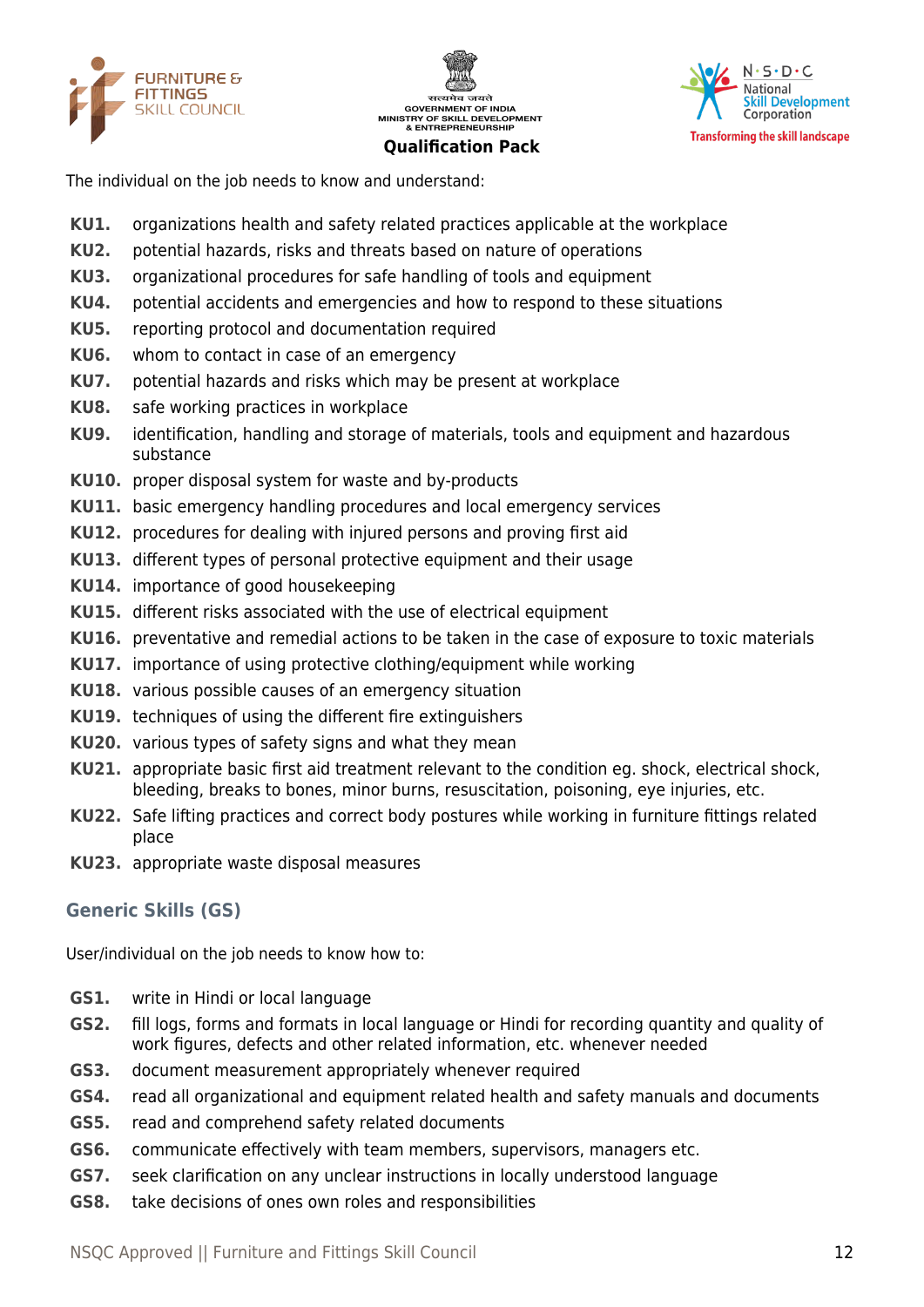





- **GS9.** decide on material requirement for related to once work
- **GS10.** decide whether to accept or reject a work piece on the basis of quality parameter
- **GS11.** plan and organize own work in a way that all activities are completed in time and as per specifications
- **GS12.** plan work as per job specification
- **GS13.** plan and organize cleaning and maintenance activities
- **GS14.** work and deliver output as per client requirement and satisfaction
- **GS15.** resolve common issues faced during work using troubleshooting knowledge
- **GS16.** identify any defects in materials, tools and equipment and ways to resolve them
- **GS17.** determine timely correction of errors to minimize rejection or rework
- **GS18.** analyse the situation and take appropriate action
- **GS19.** analyse, evaluate and apply the information gathered from observation,
- **GS20.** experience, reasoning, or communication to act efficiently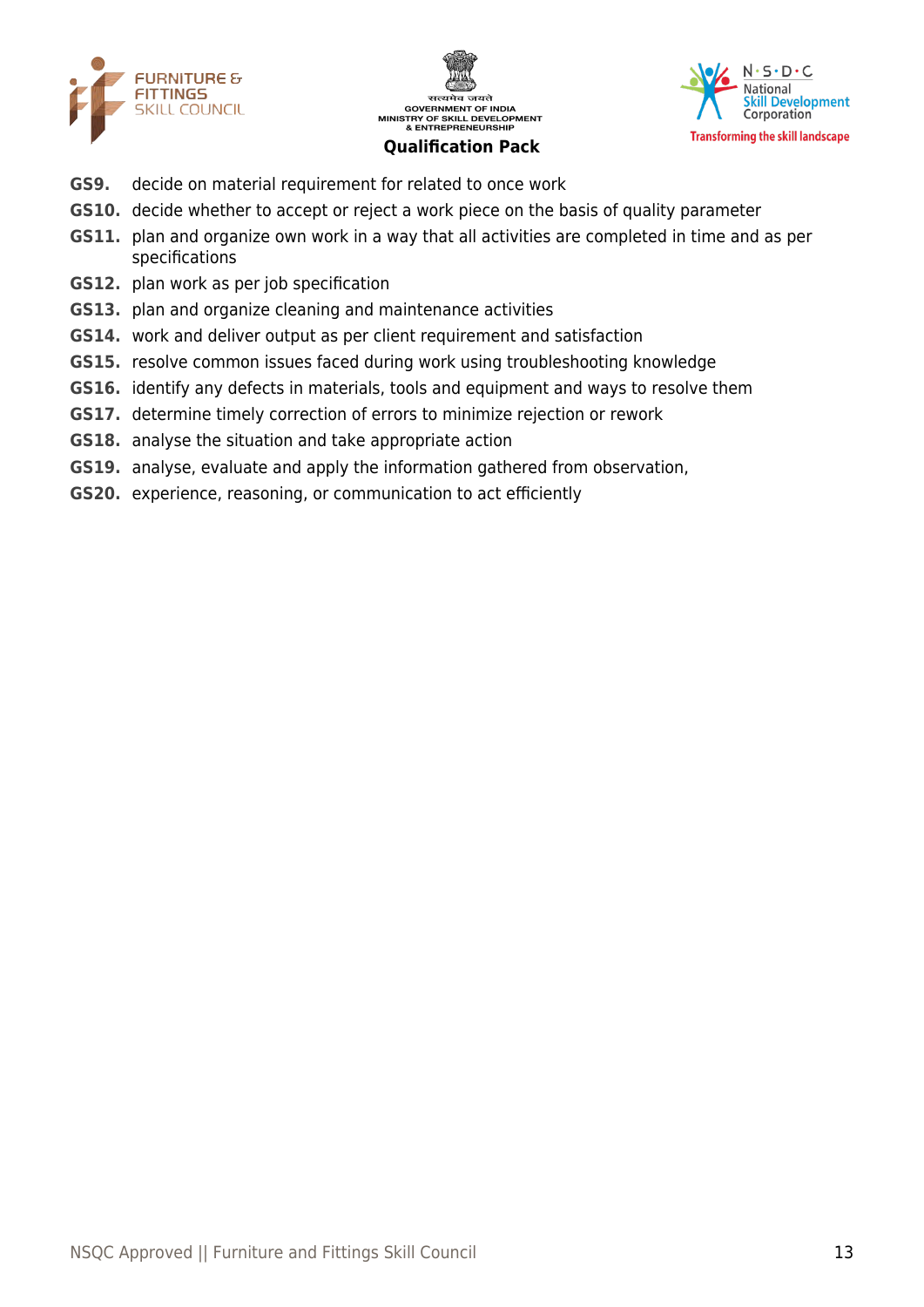





# **Assessment Criteria**

| <b>Assessment Criteria for Outcomes</b>                                                                                                                                                                  | <b>Theory</b><br><b>Marks</b> | <b>Practical</b><br><b>Marks</b> | <b>Project</b><br><b>Marks</b> | <b>Viva</b><br><b>Marks</b> |
|----------------------------------------------------------------------------------------------------------------------------------------------------------------------------------------------------------|-------------------------------|----------------------------------|--------------------------------|-----------------------------|
| <b>Health and Safety</b>                                                                                                                                                                                 | 15                            | 41                               |                                |                             |
| PC1. follow health and safety related instructions<br>applicable to the work location at all times                                                                                                       | 1                             | 4                                |                                |                             |
| PC2. carry out own activities in line with approved<br>guidelines and procedures                                                                                                                         | $\overline{2}$                | $\overline{4}$                   |                                |                             |
| PC3. follow relevant instructions relating to safe<br>and correct use of equipment and relevant<br>occupational safety policies while handling sharp<br>tools to make and install furniture and fittings | $\overline{2}$                | 4                                |                                |                             |
| PC4. ensure to safely handle and dispose of waste<br>and debris                                                                                                                                          | $\overline{2}$                | 5                                |                                |                             |
| PC5. undertake basic safety checks before start of<br>work and monitor the workplace and work<br>processes for potential risks and threats                                                               | $\overline{2}$                | 5                                |                                |                             |
| PC6. identity and report/seek clarification if any,<br>for any potential risks/ threats to supervisors or<br>other authorized personnel                                                                  | $\overline{2}$                | 4                                |                                |                             |
| PC7. use safety equipment and personal<br>protection equipment as needed, e.g. gloves,<br>goggles, mask and shoes correctly in accordance<br>with work policy                                            | $\overline{2}$                | 5                                |                                |                             |
| PC8. follow recommended material handling<br>procedure to control damage and personal injury                                                                                                             | 1                             | 5                                |                                |                             |
| PC9. apply good housekeeping practices at all<br>times to maintain clean and safe workplace                                                                                                              | 1                             | 5                                |                                |                             |
| <b>Dealing with Emergencies</b>                                                                                                                                                                          | 15                            | 29                               |                                |                             |
| PC10. check and ensure general health and safety<br>equipment are available at work site                                                                                                                 | $\overline{2}$                | 4                                |                                |                             |
| <b>PC11.</b> follow appropriate procedures for dealing<br>with accidents, fires and emergencies, including<br>communicating location and directions for<br>emergency evacuation                          | $\overline{2}$                | 4                                |                                |                             |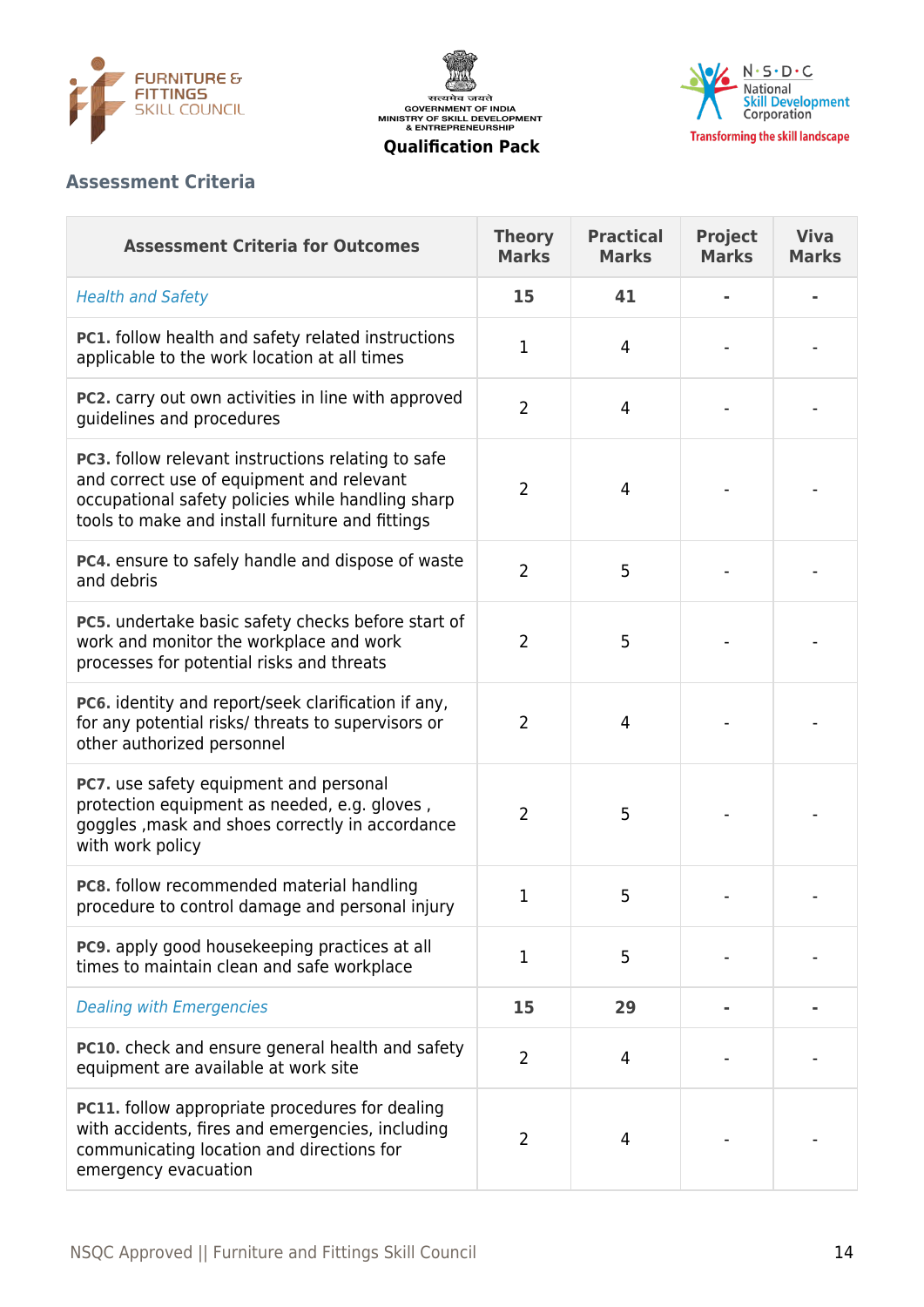





| <b>Assessment Criteria for Outcomes</b>                                                                                             | <b>Theory</b><br><b>Marks</b> | <b>Practical</b><br><b>Marks</b> | <b>Project</b><br><b>Marks</b> | <b>Viva</b><br><b>Marks</b> |
|-------------------------------------------------------------------------------------------------------------------------------------|-------------------------------|----------------------------------|--------------------------------|-----------------------------|
| <b>PC12.</b> follow emergency procedures to company<br>standard / workplace requirements                                            | $\overline{2}$                | 5                                |                                |                             |
| PC13. use emergency equipment in accordance<br>with manufacturers' specifications and workplace<br>requirements                     | 2                             | 4                                |                                |                             |
| <b>PC14.</b> provide treatment appropriate to the any<br>injury in accordance with recognized first aid<br>techniques               | $\mathcal{P}$                 | 4                                |                                |                             |
| <b>PC15.</b> recover (if practical), clean, inspect/test,<br>refurbish, replace and store the first aid<br>equipment as appropriate | $\overline{2}$                | 5                                |                                |                             |
| <b>PC16.</b> report details of first aid administered in<br>accordance with workplace procedures                                    | 3                             | 3                                |                                |                             |
| <b>NOS Total</b>                                                                                                                    | 30                            | 70                               |                                |                             |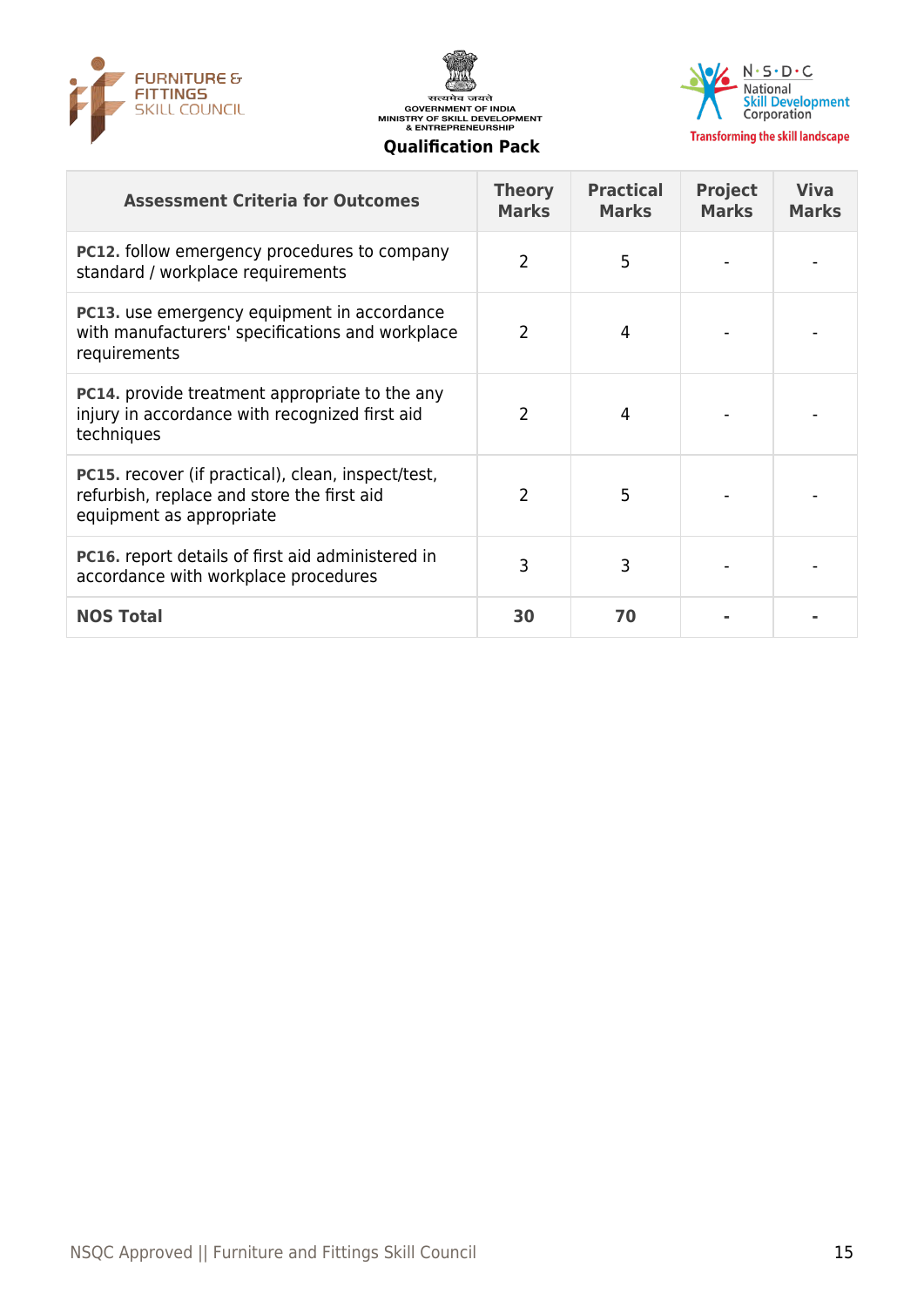





# **National Occupational Standards (NOS) Parameters**

| <b>NOS Code</b>            | <b>FFS/N8804</b>                                      |
|----------------------------|-------------------------------------------------------|
| <b>NOS Name</b>            | Maintain health and safety at client site / workplace |
| <b>Sector</b>              | Furniture & Fittings                                  |
| <b>Sub-Sector</b>          | Interior Design                                       |
| <b>Occupation</b>          | Interior Design                                       |
| <b>NSQF Level</b>          | 3                                                     |
| <b>Credits</b>             | <b>TBD</b>                                            |
| <b>Version</b>             | 1.0                                                   |
| <b>Last Reviewed Date</b>  | 13/09/2016                                            |
| <b>Next Review Date</b>    | 13/09/2020                                            |
| <b>NSQC Clearance Date</b> |                                                       |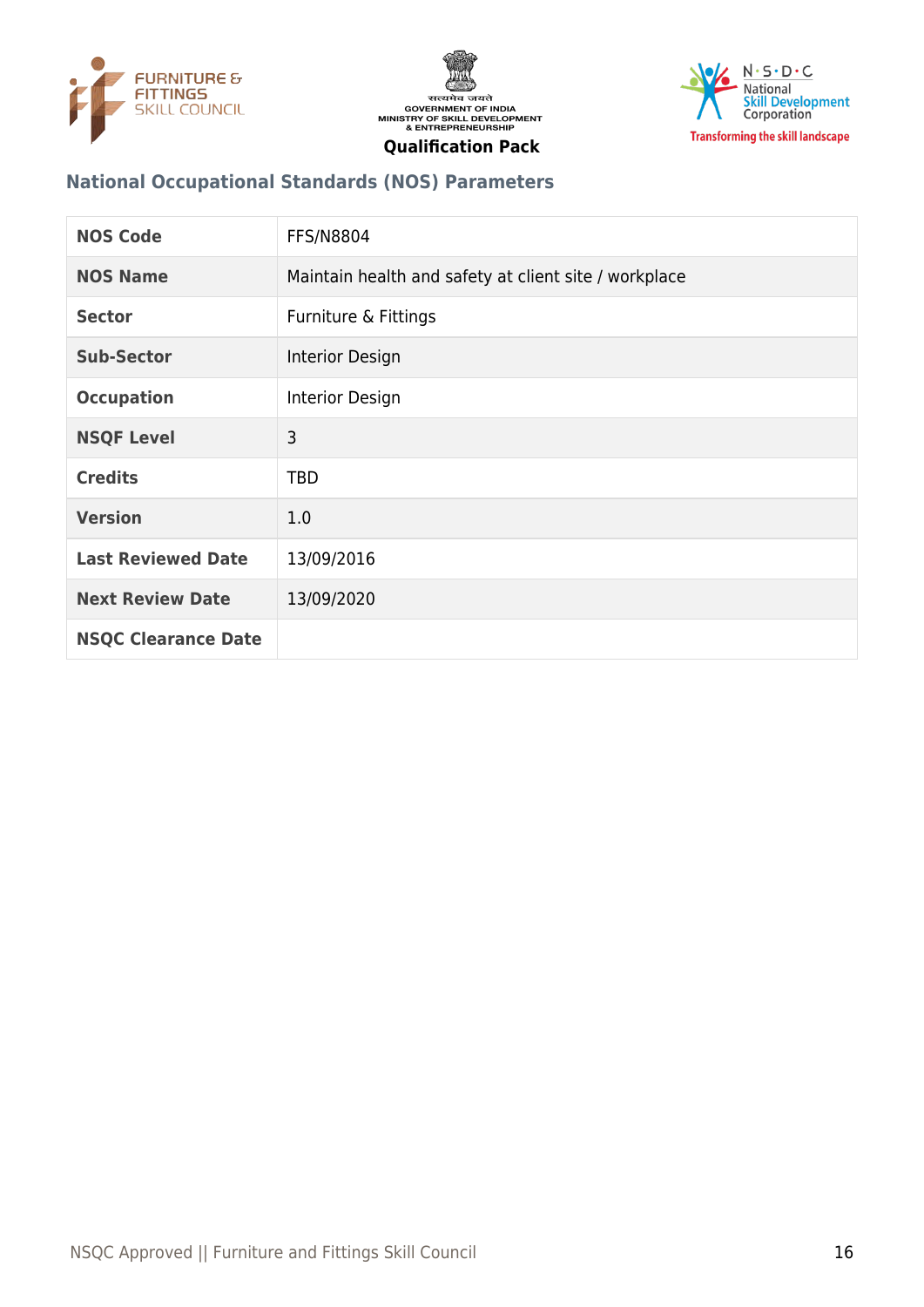





# <span id="page-16-0"></span>**FFS/N9107: Oversee design drwaings for the locations/ space**

# **Description**

This OS unit is about supervising design drawings for the location/ space in accordance to the client requirements.

# **Scope**

This unit/task covers the following:

Oversee designing of the possible drawing alternatives

### **Elements and Performance Criteria**

### Oversee designing of the possible drawing alternatives

To be competent, the user/individual on the job must be able to:

- **PC1.** discuss with team and list out the possible adherence needed with respect to design solution. for example in terms of customer style/theme, symmetry and layout, practicality, space planning, color coordination etc.
- **PC2.** manage and review detailed specifications including drawing and dimensions of the layout along with the furniture and other fittings and space planning
- **PC3.** supervise models made by use of computer aided design (CAD) software and on the colour palette, furniture, lighting, flooring, wall covering etc
- **PC4.** discuss and review design alternatives of various kinds with the team and provide inputs/suggestions to team to improve/modify
- **PC5.** present the possible alternatives with team/seniors and present the possible alternatives to the client and take their signoff once the design is approved post incorporation of all inputs received

### **Knowledge and Understanding (KU)**

The individual on the job needs to know and understand:

- **KU1.** the organization expertise and capabilities for providing interior services
- **KU2.** about various organizational processes
- **KU3.** national and international market trends and leaders in interior designing, space design, management and technologies (country, company or individual)
- **KU4.** about the previous designs developed by the organization
- **KU5.** about the organisation clients , tastes and preferences
- **KU6.** work specifications and interpret them accurately
- **KU7.** usage of analytical tools
- **KU8.** technical drawings and design drawings and knowledge of auto-CAD, coral Draw, Photoshop etc.
- **KU9.** ability to prepare concept presentations through 2D and 3D renderings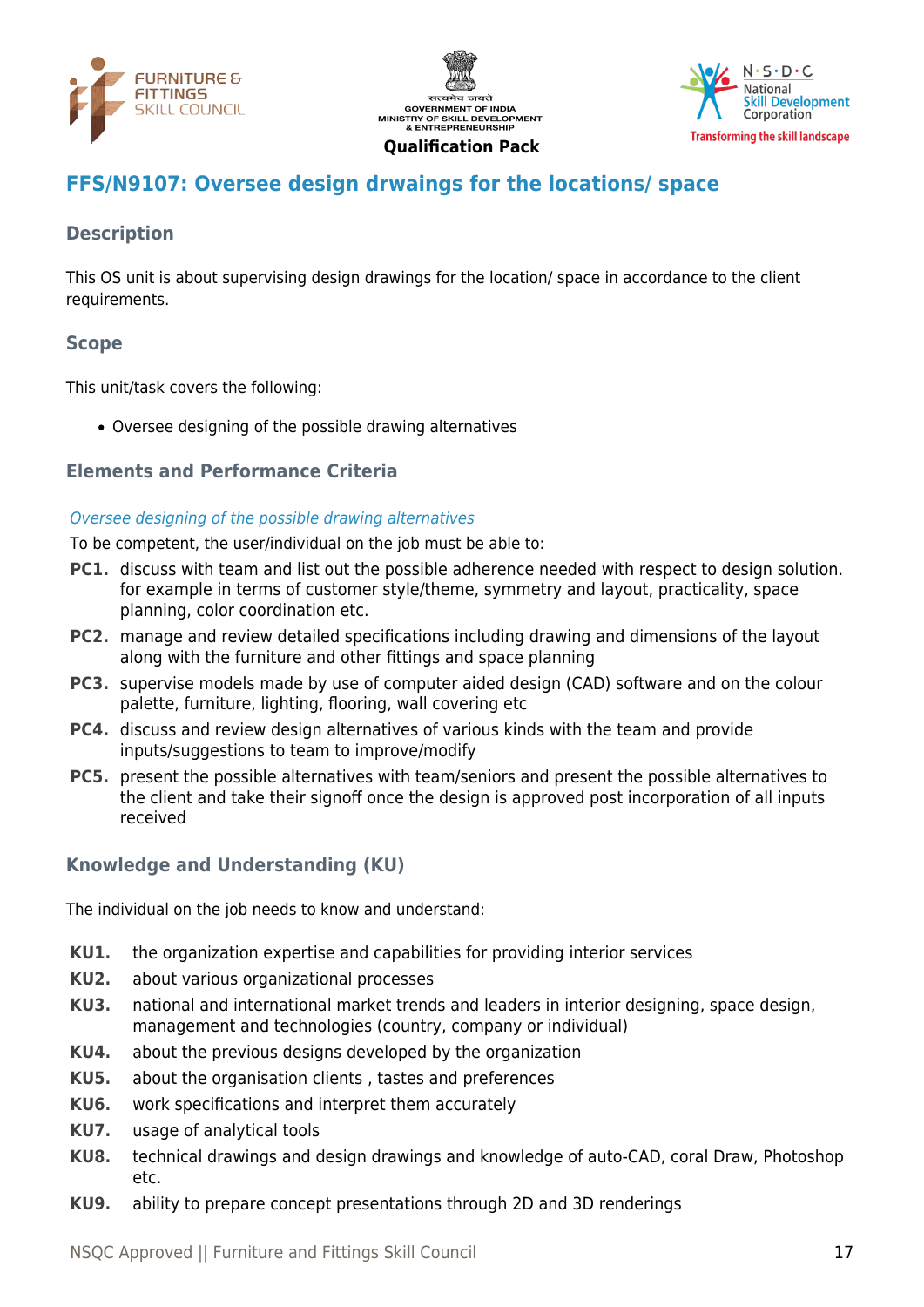





- **KU10.** dimensions, building structure (super structure and sub structures).
- **KU11.** various element of design and the design process like style, colour, ventilation, natural lighting , light effect, vastu shastra, symmetry and layout, upholstery and other aspects
- **KU12.** components involved in furniture designing like basic carpentary, power tools, knowledge of various available raw materials, market trends etc
- **KU13.** safety standards and precautions to be taken and different types of personal protective environment and their usage
- **KU14.** quality standards to be maintained
- **KU15.** standard operating procedures
- **KU16.** common issues and have troubleshooting knowledge
- **KU17.** reporting and documentation skills
- **KU18.** presentation ability and effective communication skills

# **Generic Skills (GS)**

User/individual on the job needs to know how to:

- **GS1.** document the information communicated /observations if any related to process
- **GS2.** document records related to product designs and their requirements
- **GS3.** write reports, information documents to internal departments/ internal teams
- **GS4.** keep updated with latest trends and knowledge by reading magazines, reports, research material
- **GS5.** read and interpret the process required for conducting the assigned work
- **GS6.** read internal information documents sent by internal teams
- **GS7.** discuss task lists, schedules and activities
- **GS8.** effectively communicate with team members
- **GS9.** question in order to understand the nature of the problem and to clarify queries
- **GS10.** attentively listen and comprehend the information given by the speaker
- **GS11.** communicate clearly on the issues being faced
- **GS12.** analyze critical points in day to day tasks through experience and observation, and identify control measures to solve the issue
- **GS13.** handle issues in case the senior is not available( as per authority matrix defined by the organization)
- **GS14.** plan and organize the work order and jobs received
- **GS15.** organize raw materials required
- **GS16.** prioritize the work based on the instructions received
- **GS17.** plan to utilize time and equipments effectively
- **GS18.** organize all process/ equipment manuals so as to access information easily
- **GS19.** assist in record keeping and proper documentation
- **GS20.** understand customer requirements , their priority and respond as per their needs
- **GS21.** ability to handle different kinds of clients and being aware of different cultural sensitivities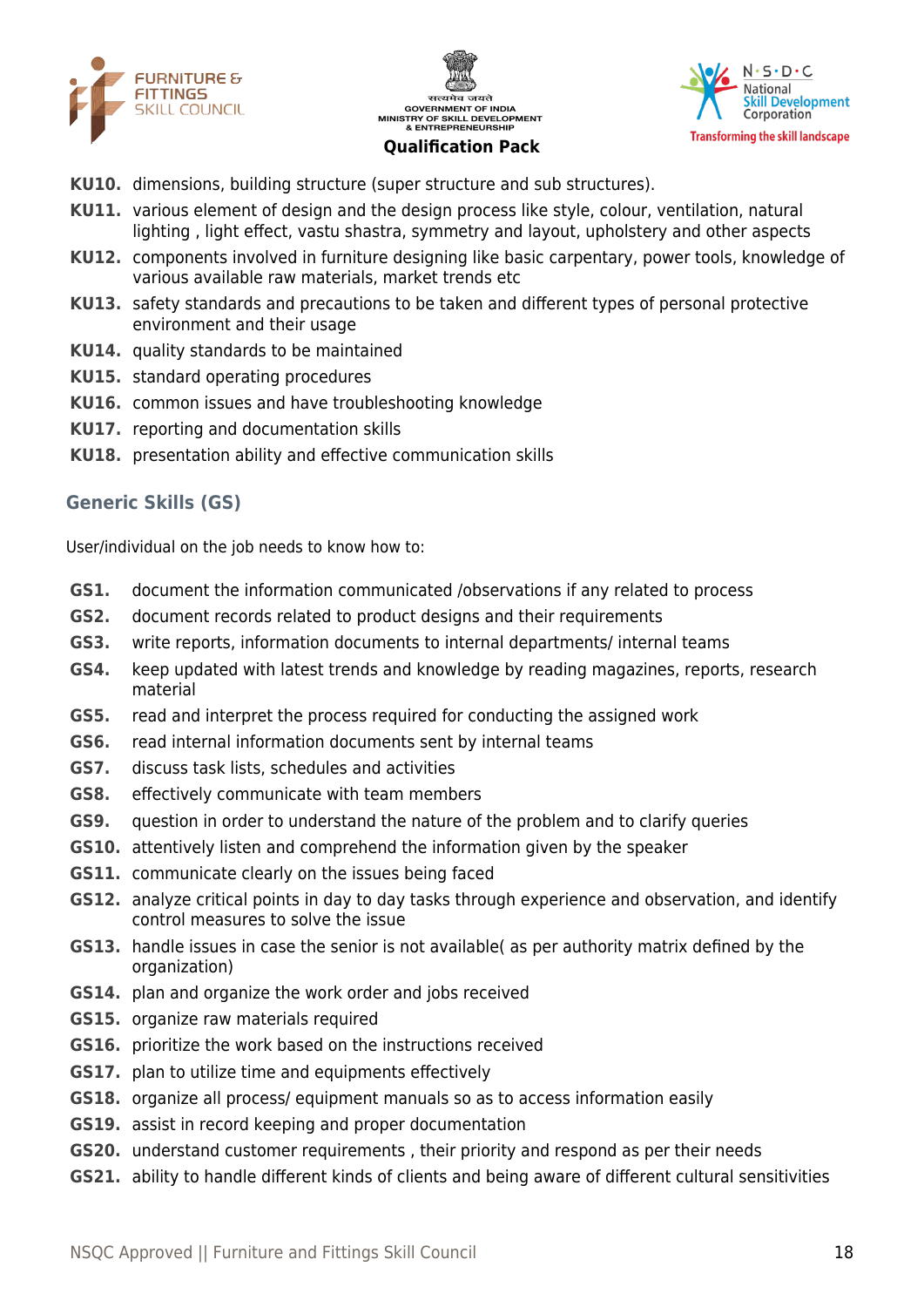





- **GS22.** support team/ manager/seniors/experienced people in solving problems by detailing out problems and discussing the possible solutions
- **GS23.** apply domain information and analyze customer requirements, trends while developing designs
- **GS24.** use reasoning skills to identify and resolve basic problems
- **GS25.** analyze, evaluate and apply the information gathered from observation, experience, reasoning, or communication to act efficiently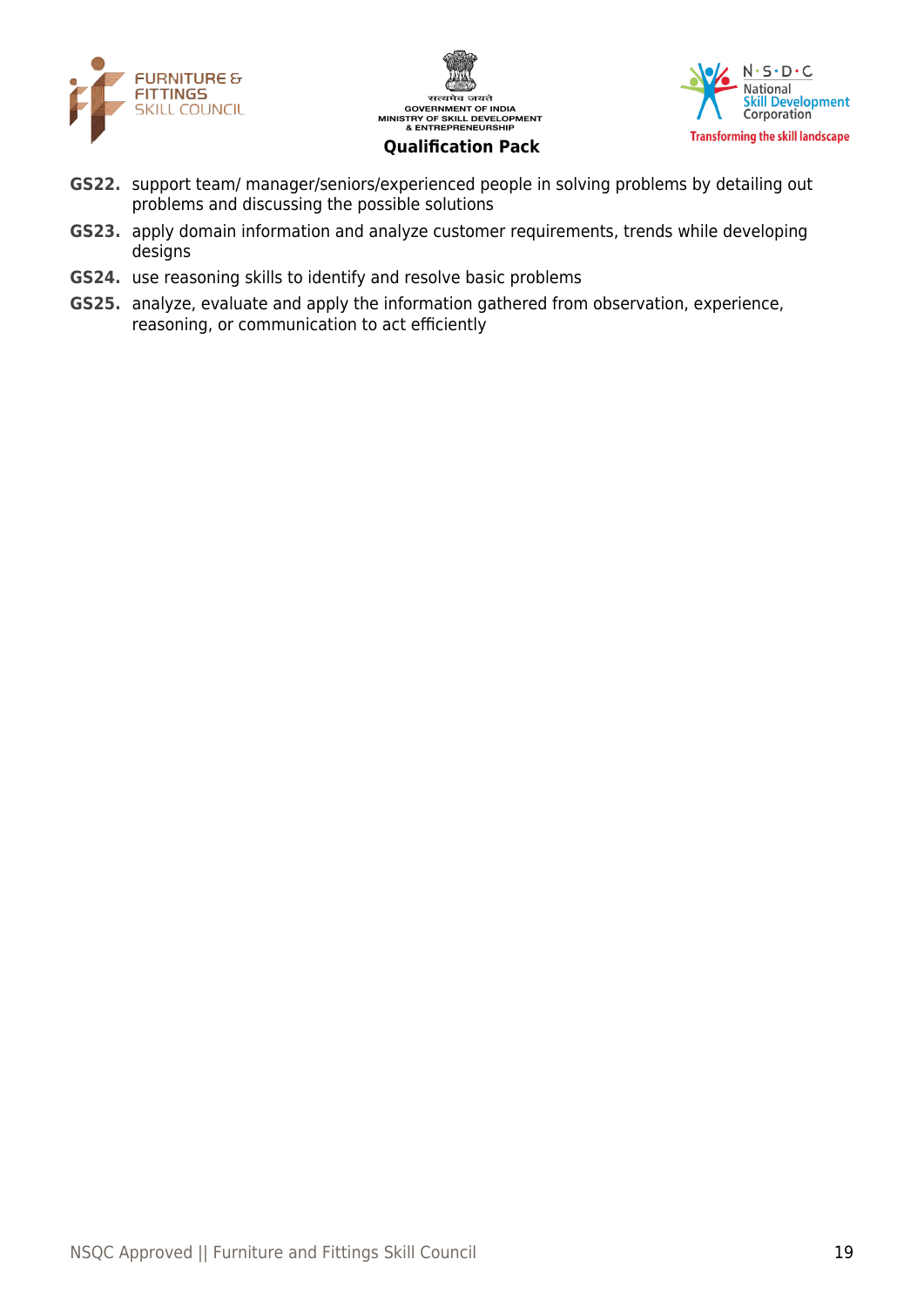





# **Assessment Criteria**

| <b>Assessment Criteria for Outcomes</b>                                                                                                                                                                                                        | <b>Theory</b><br><b>Marks</b> | <b>Practical</b><br><b>Marks</b> | <b>Project</b><br><b>Marks</b> | <b>Viva</b><br><b>Marks</b> |
|------------------------------------------------------------------------------------------------------------------------------------------------------------------------------------------------------------------------------------------------|-------------------------------|----------------------------------|--------------------------------|-----------------------------|
| Oversee designing of the possible drawing<br>alternatives                                                                                                                                                                                      | 20                            | 80                               |                                |                             |
| <b>PC1.</b> discuss with team and list out the possible<br>adherence needed with respect to design solution.<br>for example in terms of customer style/theme,<br>symmetry and layout, practicality, space planning,<br>color coordination etc. | 3                             | 14                               |                                |                             |
| <b>PC2.</b> manage and review detailed specifications<br>including drawing and dimensions of the layout<br>along with the furniture and other fittings and<br>space planning                                                                   | 4                             | 16                               |                                |                             |
| PC3. supervise models made by use of computer<br>aided design (CAD) software and on the colour<br>palette, furniture, lighting, flooring, wall covering<br>etc                                                                                 | 4                             | 17                               |                                |                             |
| PC4. discuss and review design alternatives of<br>various kinds with the team and provide<br>inputs/suggestions to team to improve/modify                                                                                                      | 5                             | 17                               |                                |                             |
| PC5. present the possible alternatives with<br>team/seniors and present the possible alternatives<br>to the client and take their signoff once the design<br>is approved post incorporation of all inputs<br>received                          | 4                             | 16                               |                                |                             |
| <b>NOS Total</b>                                                                                                                                                                                                                               | 20                            | 80                               |                                |                             |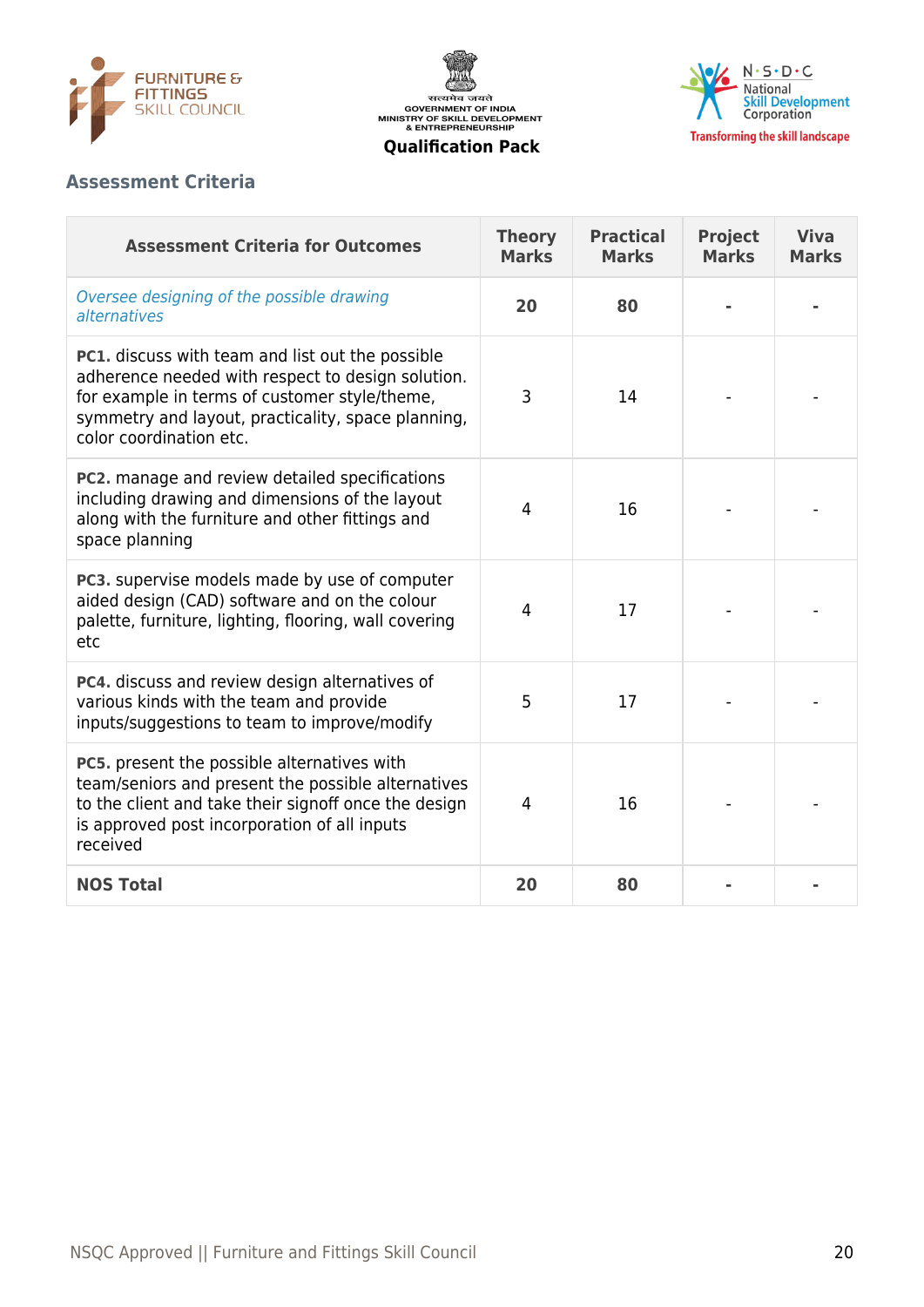





# **National Occupational Standards (NOS) Parameters**

| <b>NOS Code</b>            | FFS/N9107                                        |
|----------------------------|--------------------------------------------------|
| <b>NOS Name</b>            | Oversee design drwaings for the locations/ space |
| <b>Sector</b>              | Furniture & Fittings                             |
| <b>Sub-Sector</b>          | Interior Design                                  |
| <b>Occupation</b>          | Interior Design                                  |
| <b>NSQF Level</b>          | 5                                                |
| <b>Credits</b>             | <b>NA</b>                                        |
| <b>Version</b>             | 1.0                                              |
| <b>Last Reviewed Date</b>  | 13/09/2017                                       |
| <b>Next Review Date</b>    | 13/09/2020                                       |
| <b>NSQC Clearance Date</b> | 19/12/2018                                       |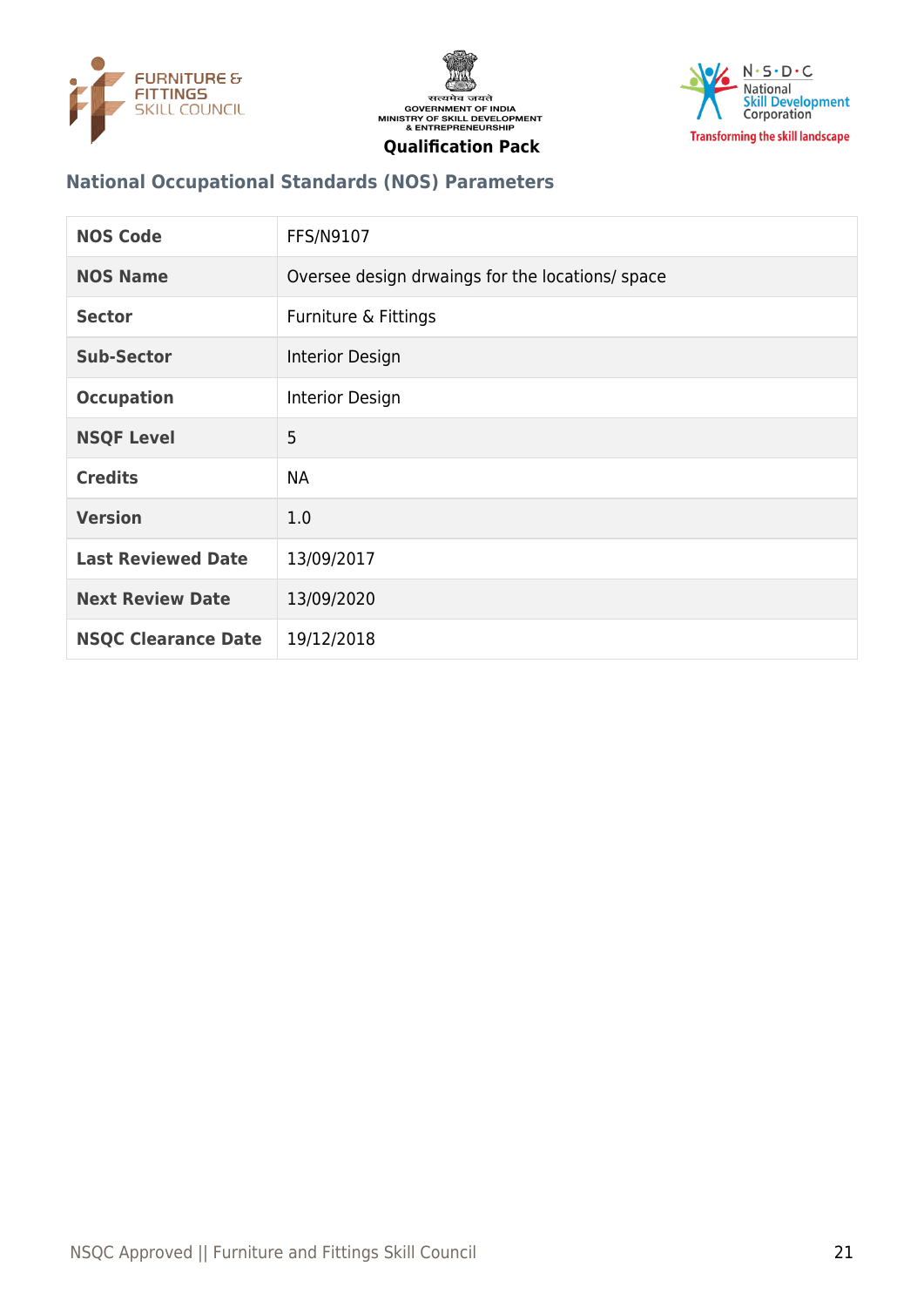





# <span id="page-21-0"></span>**FFS/N9109: Supervision of work and team management**

# **Description**

This OS unit is about supervision of work of client assignment and teammanagement to achieve the tasks in given timeline ensuring efficient use ofresources.

# **Elements and Performance Criteria**

### Work monitoring and coordination

To be competent, the user/individual on the job must be able to:

- **PC1.** devise a work monitoring plan for the projects
- **PC2.** set the deliverables with cost and schedule to be maintained and monitor the work plan
- **PC3.** review the work by organizing group meetings or conference calls on weekly/monthly/quarterly basis to understand the progress of the teams
- **PC4.** monitor the internal process and procedures for smooth working and coordination
- **PC5.** coordinate with the vendors, approving authorities and other external agencies and resolve issues if any
- **PC6.** build relationships with the team members to avoid any conflicts
- **PC7.** monitor coordination of team members with the suppliers/vendors to ensure timely completion of tasks
- **PC8.** review the handling of work in progress by senior team members and team under them
- **PC9.** resolve issues faced by teams and assist the team members to convey correct information to client for clear understanding

#### Team engagement and Task assignment

To be competent, the user/individual on the job must be able to:

- **PC10.** assign appropriate team to project to ensure the team is not over/under staffed for the required amount of work and there is timely completion of task
- **PC11.** divide the work in groups/team and assign the task to the team leaders
- **PC12.** allocate and distribute specific work among the team members in a way its completed on time
- **PC13.** explain the team members of their work/jobs procedures and ensure all theteam members have a clear understanding of their duties and job responsibilities
- **PC14.** assess the understanding of the team members towards customer requirements and communicate the terms of reference and regulations tobe followed with the client
- **PC15.** explain the effective ways and strategies for the team members to perform their targeted work within timelines
- **PC16.** monitor to ensure that quality is maintained and timely activities are performed by the team members
- **PC17.** develop communication mechanism for effective communication among team to avoid delays

### Reporting and keeping a track of time line and deliverables

To be competent, the user/individual on the job must be able to: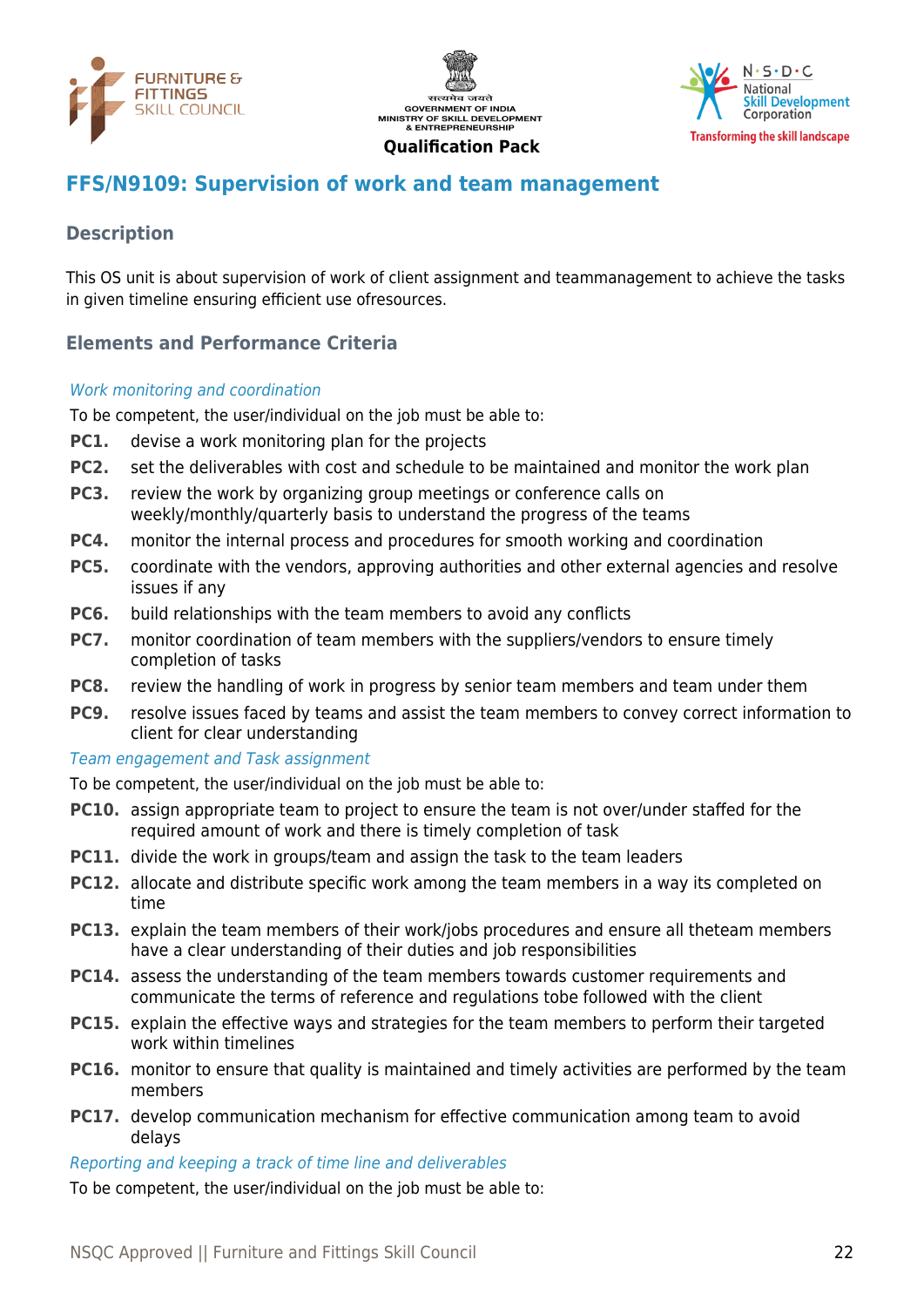





- **PC18.** explain the targets and the work requirement and related reporting structure among team and outside
- **PC19.** supervise adherence to all procedural requirements- compliance toregulations and organization requirements with proper record keeping
- **PC20.** communicate with team/team leaders and seniors on work output requirements for providing optimum solution to the client
- **PC21.** interact and provide regular project updates to senior management and ensure proper reporting
- **PC22.** monitor to ensure that the team members are compliant with the documentation requirements of the project
- **PC23.** devise system of reporting in time about any delays or shortages
- **PC24.** incorporate feedback received internally /externally on work standards to further improvise

Grievance redressal,training of team andperformancemanagement

To be competent, the user/individual on the job must be able to:

- **PC25.** devise effective grievance redressal mechanism to avoid any delay in project due to conflict among team or outside
- **PC26.** mitigate any areas of concern that may arise in the project by discussing with seniors
- **PC27.** monitor the progress and troubleshoot issues faced by team and also resolve conflicts to ensure smooth workflow
- **PC28.** check on the latest updates in interior designing domain for capacity building of team members and provide trainings
- **PC29.** design a performance management system to recommend for reward or punishment to maintain discipline in team

# **Knowledge and Understanding (KU)**

The individual on the job needs to know and understand:

- **KU1.** the organization expertise and capabilities for providing interior services
- **KU2.** the range of services and products offered by the organization
- **KU3.** different process and procedures relating to work, code of conduct, engagement management ,vendor management, compliance management and escalation matrix
- **KU4.** HR process relating to team management i.e., staffing, workflow management, grievance redressal, performance management, trainings,conflict handling etc.
- **KU5.** guidelines on workplace safety, identification and mitigation of safety hazards
- **KU6.** monitoring and supervision skills
- **KU7.** relationship management skills
- **KU8.** work specifications and interpret them accurately
- **KU9.** various elements involved in interior decor like theme, layout, ventilation,colour, lighting, Vastu Shastra, symmetry etc
- **KU10.** market trends and customer preference
- **KU11.** research skills to conduct market analysis for understanding trends
- **KU12.** technical and design drawings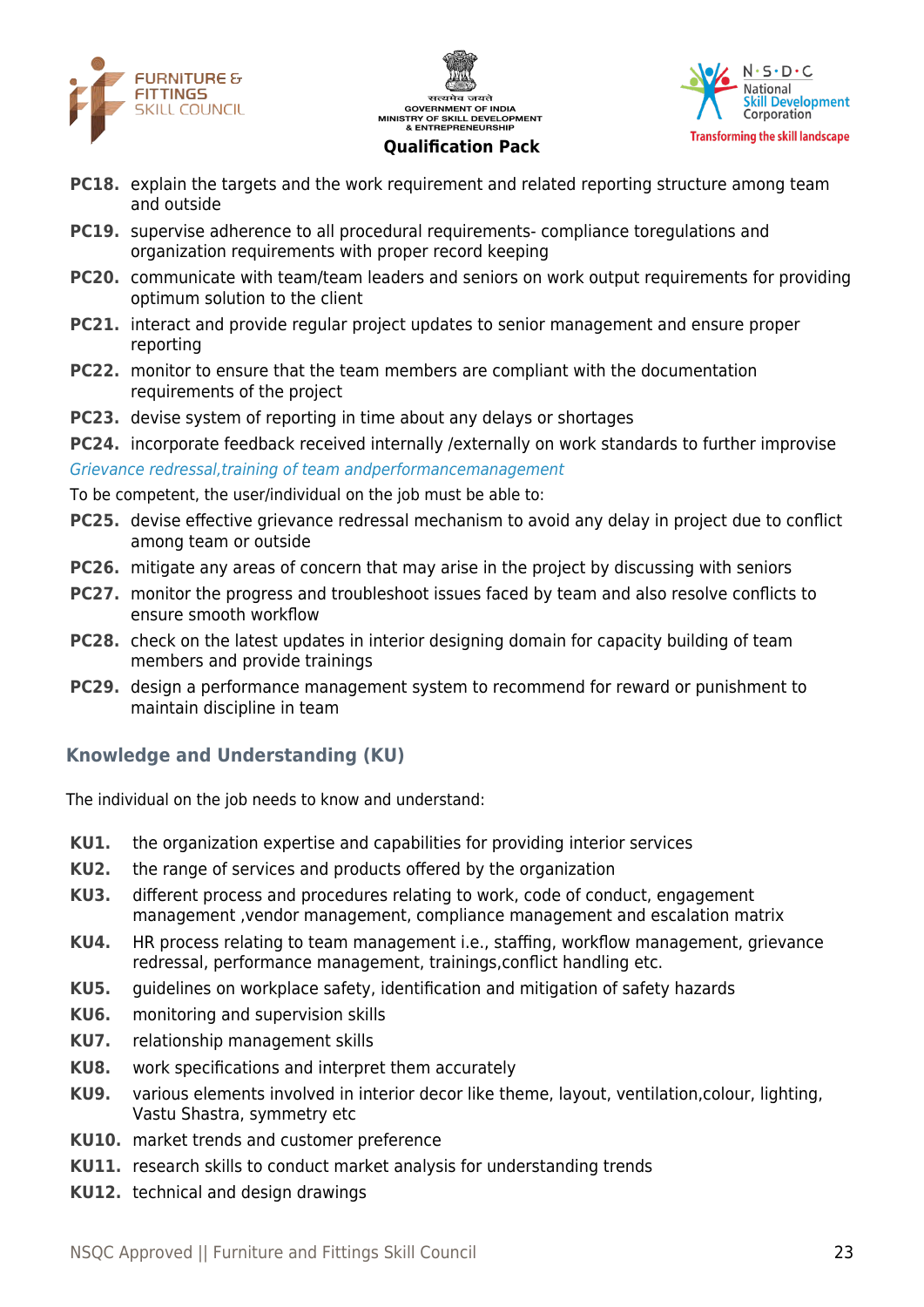





- **KU13.** safety standards and precautions to be taken and different types of personal protective environment and their usage
- **KU14.** quality standards to be maintained
- **KU15.** standard operating procedures
- **KU16.** common issues and have resolving knowledge
- **KU17.** performance management and grievance redressal skills
- **KU18.** planning and team management skills
- **KU19.** reporting and documentation skills
- **KU20.** presentation ability and effective communication skills

### **Generic Skills (GS)**

User/individual on the job needs to know how to:

- **GS1.** draft letters, emails and other communication tools
- **GS2.** prepare documents related to monitoring supervision and performance management (like performance management plan)
- **GS3.** prepare training documents, research reports on interior design etc.
- **GS4.** note the information communicated
- **GS5.** note the data related to inventory, online ERP etc as per applicability of organization for documentation
- **GS6.** write information documents to be shared with internal departments/internal teams
- **GS7.** read and interpret the EOI, RFP etc. for new business development
- **GS8.** read and interpret various technical information in interior designing sector
- **GS9.** read equipment manuals and process documents to understand the equipments operation and process requirement
- **GS10.** read internal information documents sent by internal teams
- **GS11.** Read documents related to projects for decision making and planning
- **GS12.** discuss task lists, schedules and activities
- **GS13.** effectively communicate with team members
- **GS14.** question in order to understand the nature of the problem and to clarify queries
- **GS15.** effectively present the project related development and ideas to client and team
- **GS16.** attentively listen and comprehend the information given by the client orteam members, seniors etc
- **GS17.** communicate clearly on the issues being faced
- **GS18.** analyses critical points in day to day tasks through experience and observation and identify control measures to solve the issue
- **GS19.** priotize the issues and act accordingly
- **GS20.** Decision making on team deployment, monitoring, deliverables etc.
- **GS21.** decision on documentation required
- **GS22.** decision on raw material used and supply chain for smooth work function
- **GS23.** decision on staff training, grievances etc.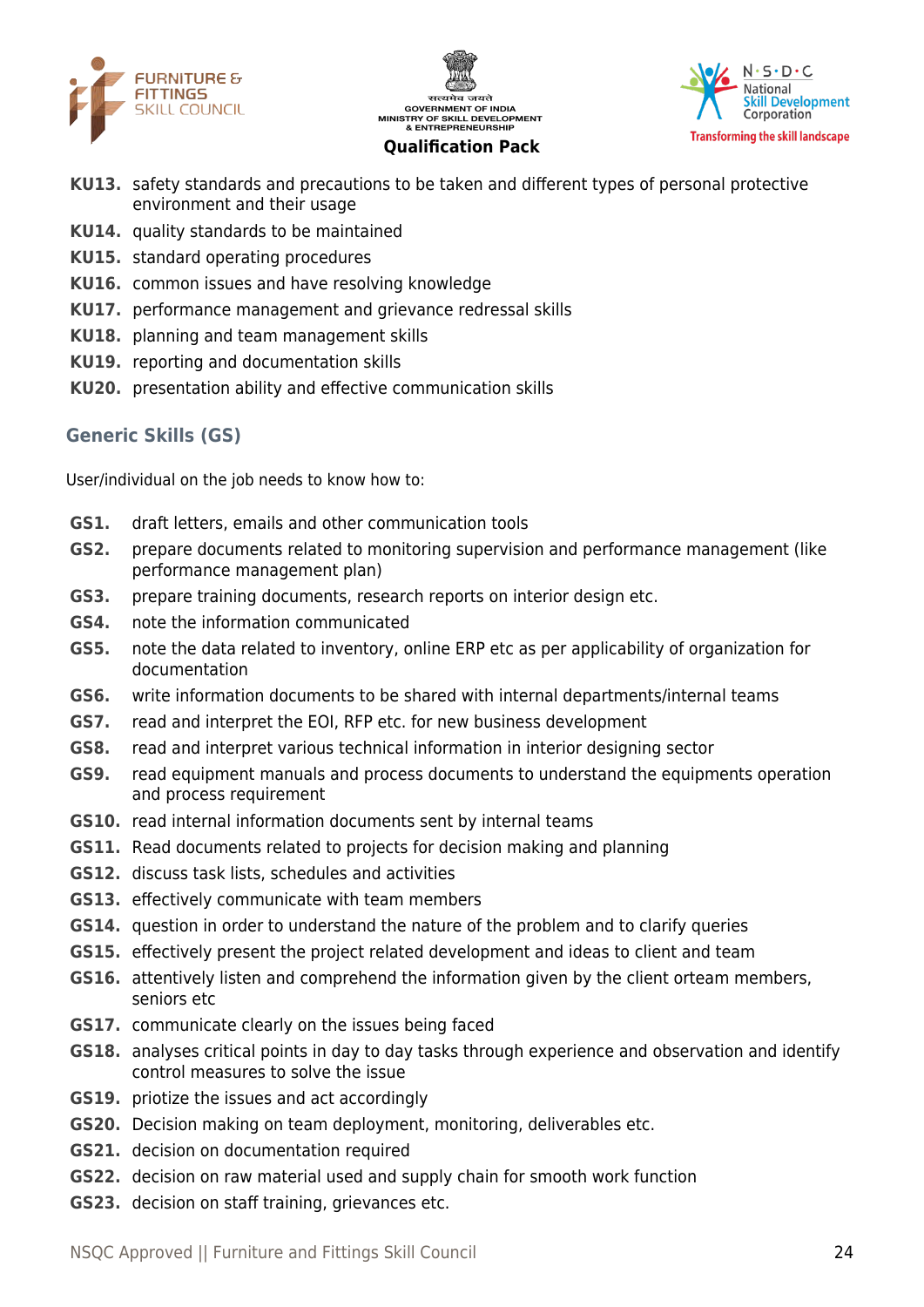





- **GS24.** plan and organize the work order and jobs received
- **GS25.** plan and organize implementation process
- **GS26.** plan and organize training and capacity building of team
- **GS27.** plan and organize material handling and schedule of work
- **GS28.** organize raw materials required for all products
- **GS29.** plan and prioritize the work based on the instructions received
- **GS30.** plan to utilize time and equipment's effectively
- **GS31.** organize all process/ equipment manuals so as to access information easily
- **GS32.** support the team in task scheduling
- **GS33.** understand customer requirements and their priority and respond as pertheir needs
- **GS34.** support team in solving problems by detailing out problems
- **GS35.** discuss the possible solutions with the team and seniors for problem solving
- **GS36.** resolve conflict among team members or with client
- **GS37.** apply domain information about maintenance processes and technical knowledge about tools and equipment
- **GS38.** Apply analytical thinking on designs and drawings
- **GS39.** using experience and feedbacks from team and client and make judgments on day to day basis
- **GS40.** use reasoning skills to identify and resolve basic problems
- **GS41.** use prior experience on similar projects to detect any potential problems which could arise during operations
- **GS42.** use acquired knowledge of the process for identifying and handling issues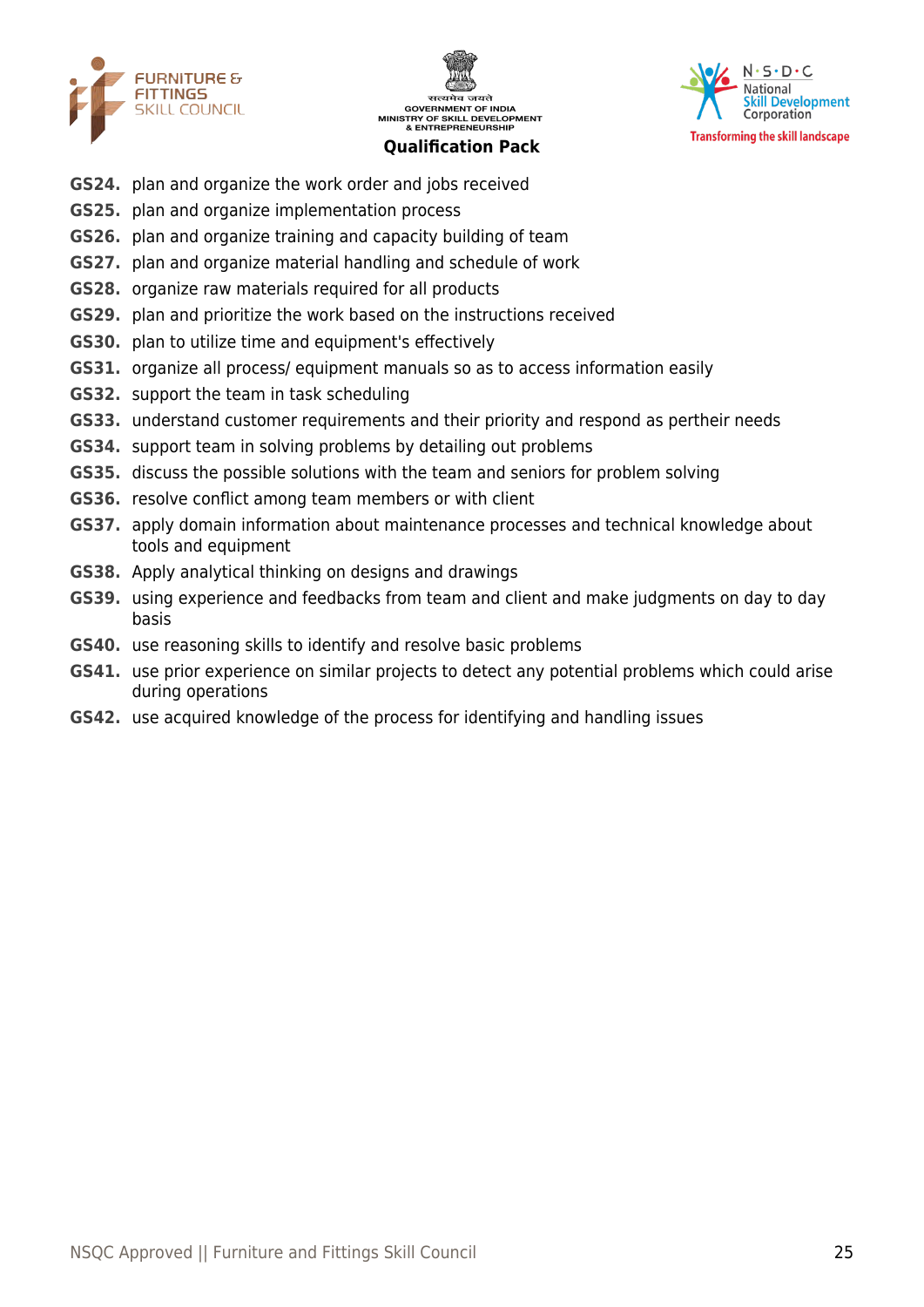





# **Assessment Criteria**

| <b>Assessment Criteria for Outcomes</b>                                                                                                                               | <b>Theory</b><br><b>Marks</b> | <b>Practical</b><br><b>Marks</b> | <b>Project</b><br><b>Marks</b> | <b>Viva</b><br><b>Marks</b> |
|-----------------------------------------------------------------------------------------------------------------------------------------------------------------------|-------------------------------|----------------------------------|--------------------------------|-----------------------------|
| Work monitoring and coordination                                                                                                                                      | 9                             | 23                               |                                |                             |
| PC1. devise a work monitoring plan for the projects                                                                                                                   | $\mathbf{1}$                  | 4                                |                                |                             |
| <b>PC2.</b> set the deliverables with cost and schedule to<br>be maintained and monitor the work plan                                                                 | 1                             | 4                                |                                |                             |
| PC3. review the work by organizing group meetings<br>or conference calls on weekly/monthly/quarterly<br>basis to understand the progress of the teams                 | 1                             | $\overline{2}$                   |                                |                             |
| PC4. monitor the internal process and procedures for<br>smooth working and coordination                                                                               | $\mathbf{1}$                  | $\overline{2}$                   |                                |                             |
| PC5. coordinate with the vendors, approving<br>authorities and other external agencies and resolve<br>issues if any                                                   | 1                             | 3                                |                                |                             |
| PC6. build relationships with the team members to<br>avoid any conflicts                                                                                              | $\mathbf{1}$                  | $\overline{2}$                   |                                |                             |
| <b>PC7.</b> monitor coordination of team members with the<br>suppliers/vendors to ensure timely completion of<br>tasks                                                | 1                             | $\overline{2}$                   |                                |                             |
| <b>PC8.</b> review the handling of work in progress by<br>senior team members and team under them                                                                     | 1                             | $\overline{2}$                   |                                |                             |
| PC9. resolve issues faced by teams and assist the<br>team members to convey correct information to<br>client for clear understanding                                  | 1                             | 2                                |                                |                             |
| Team engagement and Task assignment                                                                                                                                   | 8                             | 22                               |                                |                             |
| PC10. assign appropriate team to project to ensure<br>the team is not over/under staffed for the required<br>amount of work and there is timely completion of<br>task | $\mathbf{1}$                  | $\overline{2}$                   |                                |                             |
| <b>PC11.</b> divide the work in groups/team and assign the<br>task to the team leaders                                                                                | $\mathbf{1}$                  | 3                                |                                |                             |
| PC12. allocate and distribute specific work among<br>the team members in a way its completed on time                                                                  | 1                             | 4                                |                                |                             |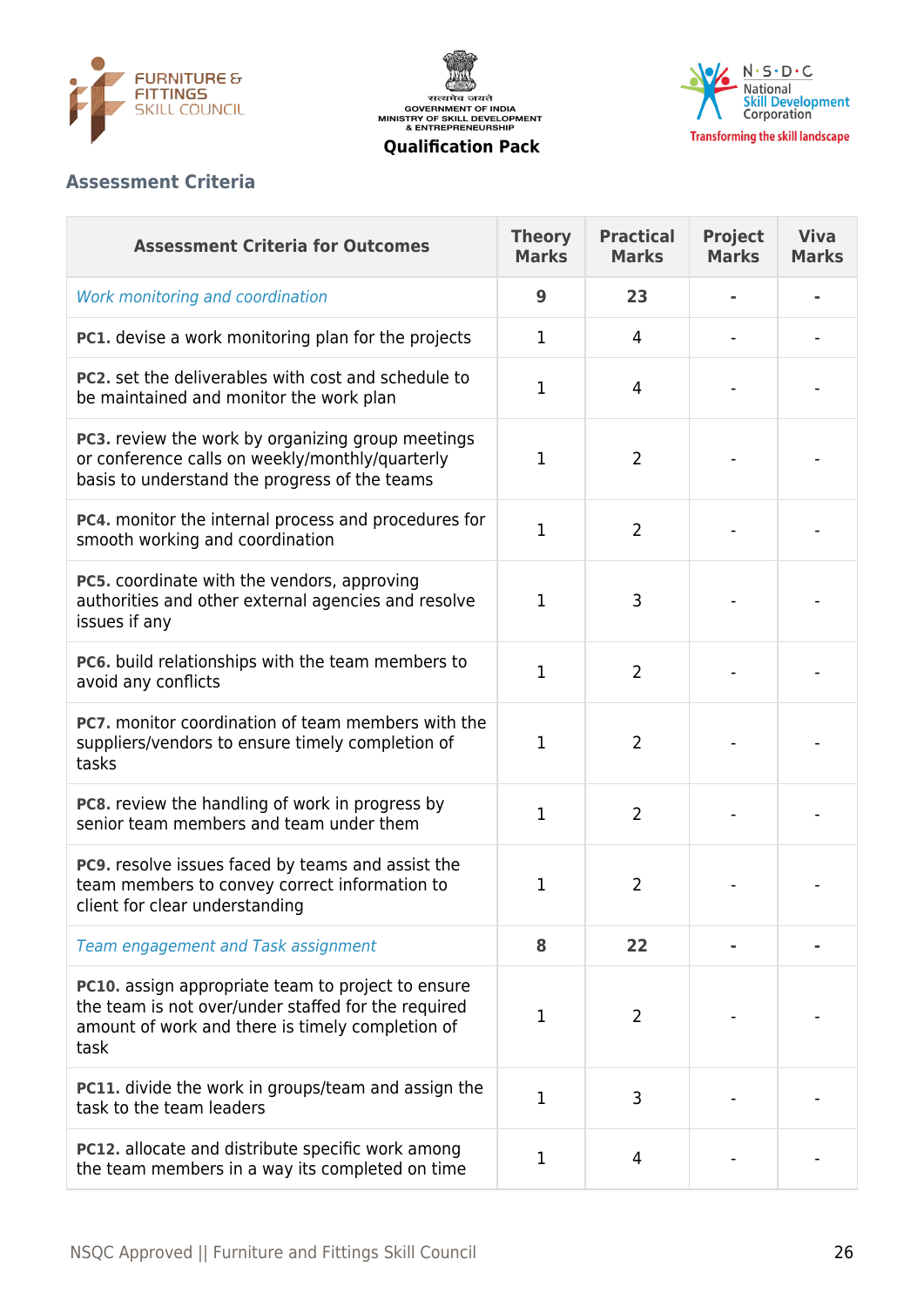





| <b>Assessment Criteria for Outcomes</b>                                                                                                                                         | <b>Theory</b><br><b>Marks</b> | <b>Practical</b><br><b>Marks</b> | <b>Project</b><br><b>Marks</b> | <b>Viva</b><br><b>Marks</b> |
|---------------------------------------------------------------------------------------------------------------------------------------------------------------------------------|-------------------------------|----------------------------------|--------------------------------|-----------------------------|
| <b>PC13.</b> explain the team members of their work/jobs<br>procedures and ensure all theteam members have a<br>clear understanding of their duties and job<br>responsibilities | $\mathbf{1}$                  | $\overline{2}$                   |                                |                             |
| PC14. assess the understanding of the team<br>members towards customer requirements and<br>communicate the terms of reference and regulations<br>tobe followed with the client  | $\mathbf{1}$                  | 3                                |                                |                             |
| <b>PC15.</b> explain the effective ways and strategies for<br>the team members to perform their targeted work<br>within timelines                                               | 1                             | 3                                |                                |                             |
| <b>PC16.</b> monitor to ensure that quality is maintained<br>and timely activities are performed by the team<br>members                                                         | $\mathbf{1}$                  | 3                                |                                |                             |
| PC17. develop communication mechanism for<br>effective communication among team to avoid<br>delays                                                                              | 1                             | $\overline{2}$                   |                                |                             |
| Reporting and keeping a track of time line and<br>deliverables                                                                                                                  | $\overline{7}$                | 15                               |                                |                             |
| <b>PC18.</b> explain the targets and the work requirement<br>and related reporting structure among team and<br>outside                                                          | 1                             | 2                                |                                |                             |
| PC19. supervise adherence to all procedural<br>requirements-compliance toregulations and<br>organization requirements with proper record<br>keeping                             | 1                             | 2                                |                                |                             |
| PC20. communicate with team/team leaders and<br>seniors on work output requirements for providing<br>optimum solution to the client                                             | $\mathbf{1}$                  | $\overline{2}$                   |                                |                             |
| PC21. interact and provide regular project updates to<br>senior management and ensure proper reporting                                                                          | $\mathbf{1}$                  | $\overline{2}$                   |                                |                             |
| PC22. monitor to ensure that the team members are<br>compliant with the documentation requirements of<br>the project                                                            | 1                             | 2                                |                                |                             |
| PC23. devise system of reporting in time about any<br>delays or shortages                                                                                                       | 1                             | 3                                |                                |                             |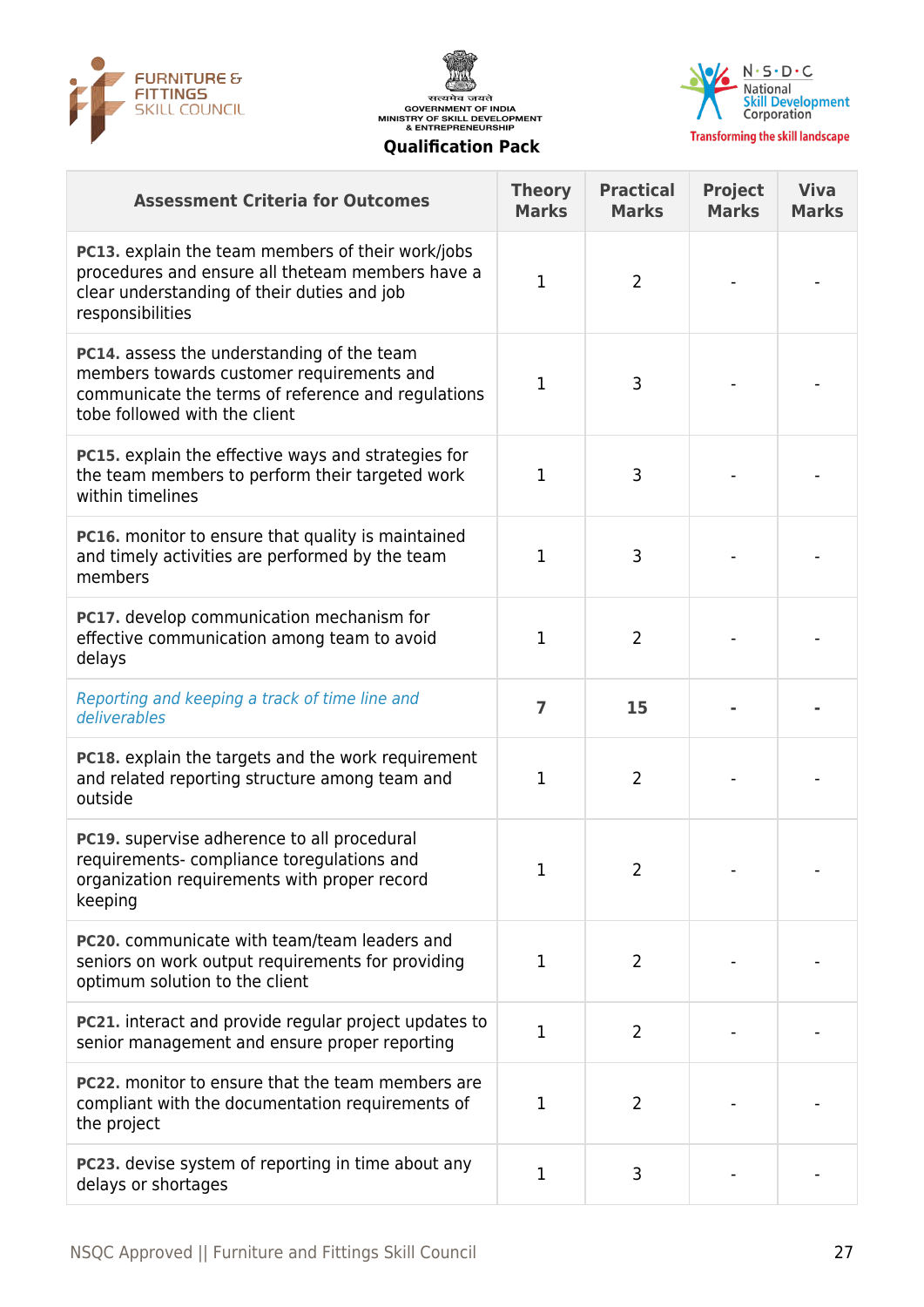





**Transforming the skill landscape** 

#### **Assessment Criteria for Outcomes Theory Marks Practical Marks Project Marks Viva Marks PC24.** incorporate feedback received internally PC24. Incorporate reedback received internally<br>/externally on work standards to further improvise  $\begin{vmatrix} 1 & 2 \end{vmatrix}$ Grievance redressal,training of team andperformancemanagement **<sup>5</sup> <sup>11</sup> - - PC25.** devise effective grievance redressal mechanism to avoid any delay in project due to conflict among team or outside  $1 \quad 2 \quad \cdots$ **PC26.** mitigate any areas of concern that may arise in the project by discussing with seniors and the project by discussing with seniors **PC27.** monitor the progress and troubleshoot issues faced by team and also resolve conflicts to ensure smooth workflow  $1 \quad | \quad 3 \quad | \quad - | \quad -$ **PC28.** check on the latest updates in interior designing domain for capacity building of team members and provide trainings  $1 \quad \vert \quad \quad 2 \quad \vert \quad \quad - \quad \vert \quad \quad -$ **PC29.** design a performance management system to recommend for reward or punishment to maintain discipline in team  $1 \quad 2 \quad \cdots$ **NOS Total 29 71 - -**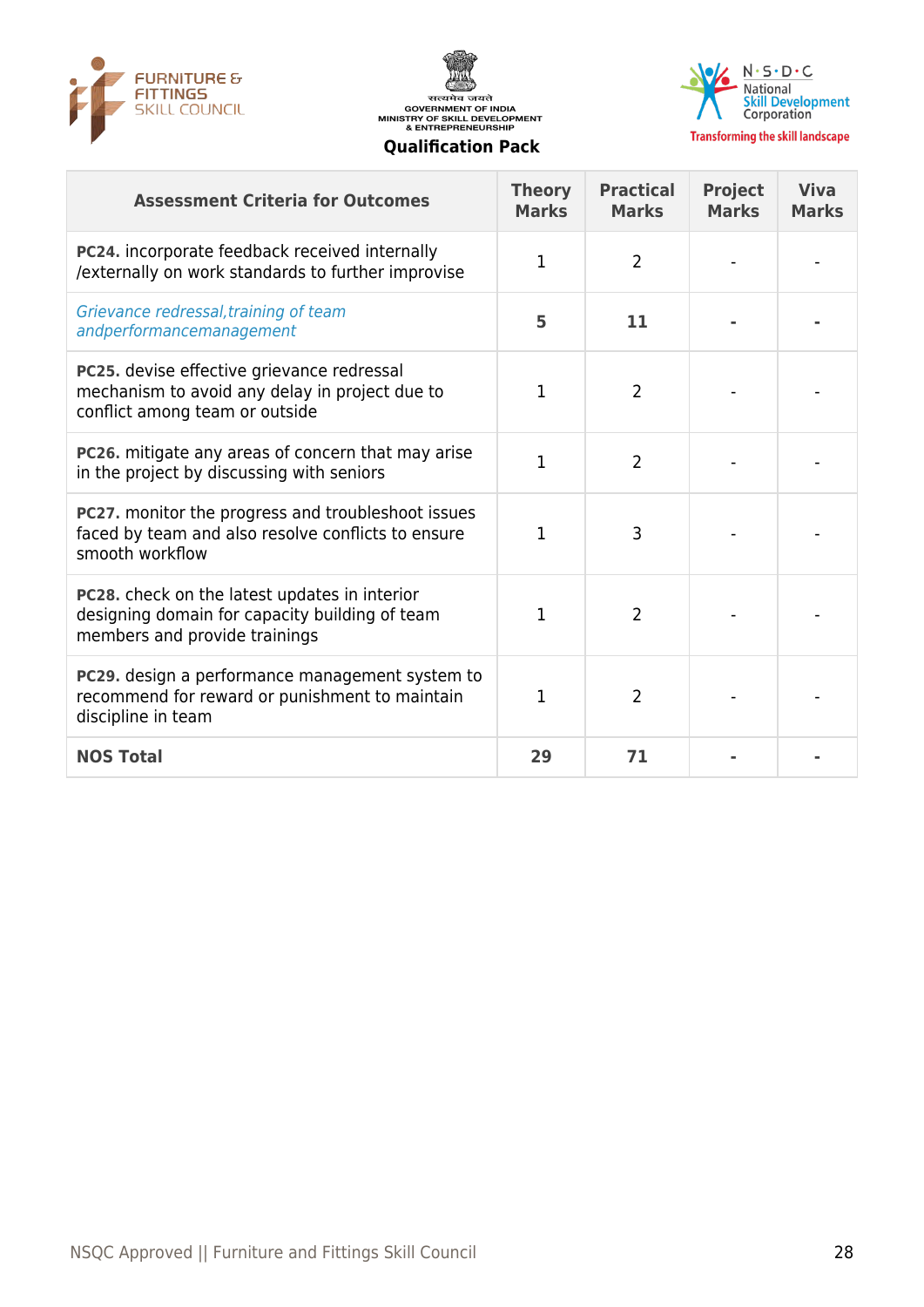





# **National Occupational Standards (NOS) Parameters**

| <b>NOS Code</b>            | <b>FFS/N9109</b>                        |
|----------------------------|-----------------------------------------|
| <b>NOS Name</b>            | Supervision of work and team management |
| <b>Sector</b>              | Furniture & Fittings                    |
| <b>Sub-Sector</b>          | Interior Design                         |
| <b>Occupation</b>          | Interior Design                         |
| <b>NSQF Level</b>          | 6                                       |
| <b>Credits</b>             | <b>NA</b>                               |
| <b>Version</b>             | 1.0                                     |
| <b>Last Reviewed Date</b>  | 02/02/2017                              |
| <b>Next Review Date</b>    | 03/02/2020                              |
| <b>NSQC Clearance Date</b> | 19/12/2018                              |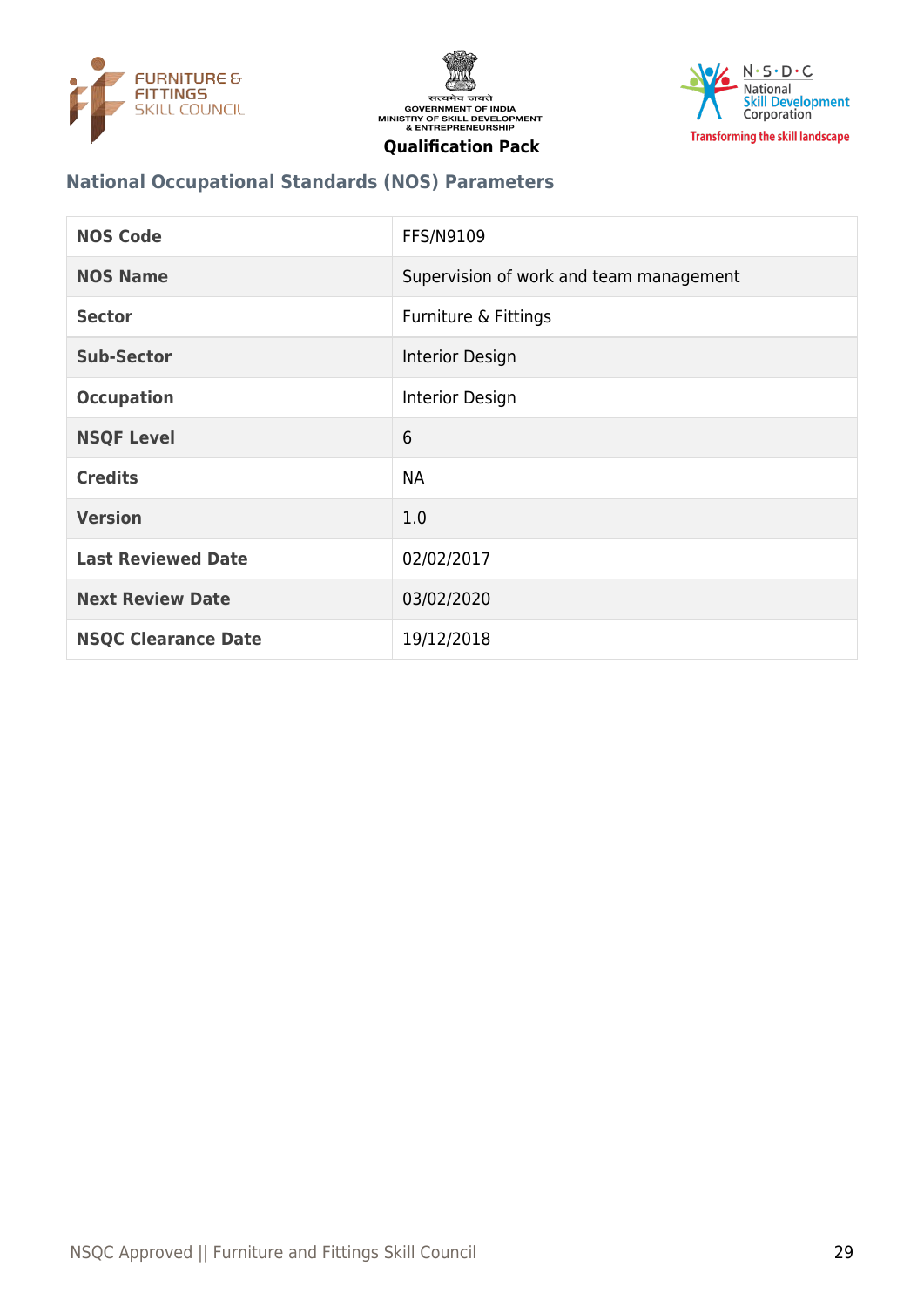





# <span id="page-29-0"></span>**FFS/N9110: Client and vendor management**

# **Description**

This OS unit is about client relationship management ,vendor management,negotiation and decision making.

# **Scope**

This unit/task covers the following: New client identification and business development Negotiation and decision making related to project Client relationship management Vendor management

# **Elements and Performance Criteria**

### New clientidentification andbusinessdevelopment

To be competent, the user/individual on the job must be able to:

- **PC1.** explore new opportunities in the market with the help of partners, contactsand other mediums
- **PC2.** build rapport with prospective client
- **PC3.** discuss new opportunities with team
- **PC4.** plan team engagement on the new project
- **PC5.** analyze client requirement in terms of residential or commercial design.
- **PC6.** assess requirements of the customer through discussion and understand the requirements in terms of needs , style or theme , aesthetics, any specific necessity etc.
- **PC7.** study the market trends and keep updated on customer preferences, latest trends and upcoming trends/developments
- **PC8.** assess the budget and the timelines of work commitments
- **PC9.** evaluate through discussion the quality standards required from the client
- **PC10.** determine requirements for use of furniture, materials, fixtures etc. and discuss/deliberate with client to determine factors affecting planning of interior environment

**PC11.** seek confirmation from client on requirements and take sign off

### Negotiation anddecision makingrelated to project

To be competent, the user/individual on the job must be able to:

- **PC12.** seek approvals from seniors for final decision on new project take up/ client
- **PC13.** review and negotiate on the fee charged and the process timelines, deliverables
- **PC14.** supervise vendor selection and negotiation of rate and vendor finalisationfinalization i.e., process of inviting quotations ,
- **PC15.** review and decide on procurement of materials (furniture, fixture and other required materials)
- **PC16.** supervise decisions on transportation and storage of materials to ensure smooth supply chain for project
- **PC17.** discuss with client in case of any cost changes during implantation of project and taking their approval
- **PC18.** oversee day to day operational and procedural decision making related to project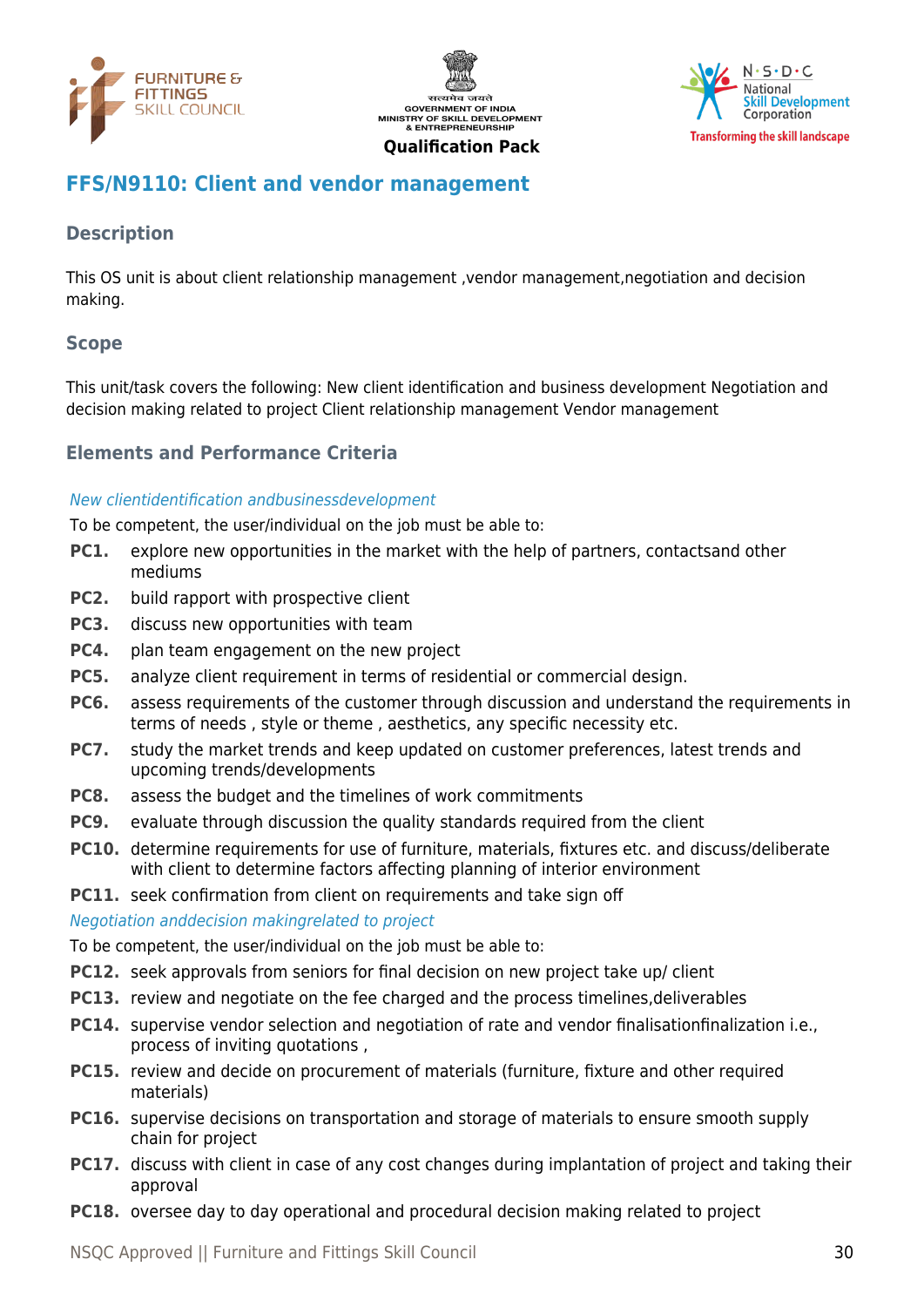

सत्यमेव जयते **GOVERNMENT OF INDIA** MINISTRY OF SKILL DEVELOPMENT<br>& ENTREPRENEURSHIP

### **Qualification Pack**



#### Client relationship management

To be competent, the user/individual on the job must be able to:

- **PC19.** maintain client database with clear information of running projects as well as old project for future references
- **PC20.** maintain good rapport with existing clients and maintain the relationships with the old clients as well
- **PC21.** interact with the existing clients and customers periodically
- **PC22.** understand the existing needs and expectation of client with the project
- **PC23.** discuss with client to ensure their understanding of project scope and limitations to avoid false hope and expectation from the project
- **PC24.** provide timely updates to client to ensure participation of client in project to maintain his interest and enthusiasm for project and adopt feedback, if any.
- **PC25.** communicate politely and be courteous with the clients to maintain relation throughout the project timeline
- **PC26.** supervise project work to achieve customer satisfaction by providing high level of service Vendor management

To be competent, the user/individual on the job must be able to:

- **PC27.** develop good network with vendors and other stakeholders in the market
- **PC28.** maintain database of vendors in the market
- **PC29.** keep track on market development and changes due to government policy and taxation etc.
- **PC30.** build good relationship with vendors to avoid delays
- **PC31.** set criteria for performance evaluation of vendors to help in deciding vendors in future
- **PC32.** maintain proper documentation including contract with vendors for goods and services

### **Knowledge and Understanding (KU)**

The individual on the job needs to know and understand:

- **KU1.** about the organization expertise and capabilities for providing interior services
- **KU2.** the range of services and products offered by the organization
- **KU3.** about different process and procedures relating to work, code of conduct, business development , engagement management ,vendor management, compliance management and escalation matrix
- **KU4.** interior designing and sources of information to update information on designs and latest trends.
- **KU5.** guidelines on workplace safety, identification and mitigation of safety hazards
- **KU6.** about the previous designs developed by the organization
- **KU7.** about the organisation clients , their tastes and preferences
- **KU8.** work specifications and interpret them accurately
- **KU9.** market trends and customer preference
- **KU10.** procurement management, RFP, EOI and other business development toolsnds
- **KU11.** research skills to conduct market analysis for understanding tre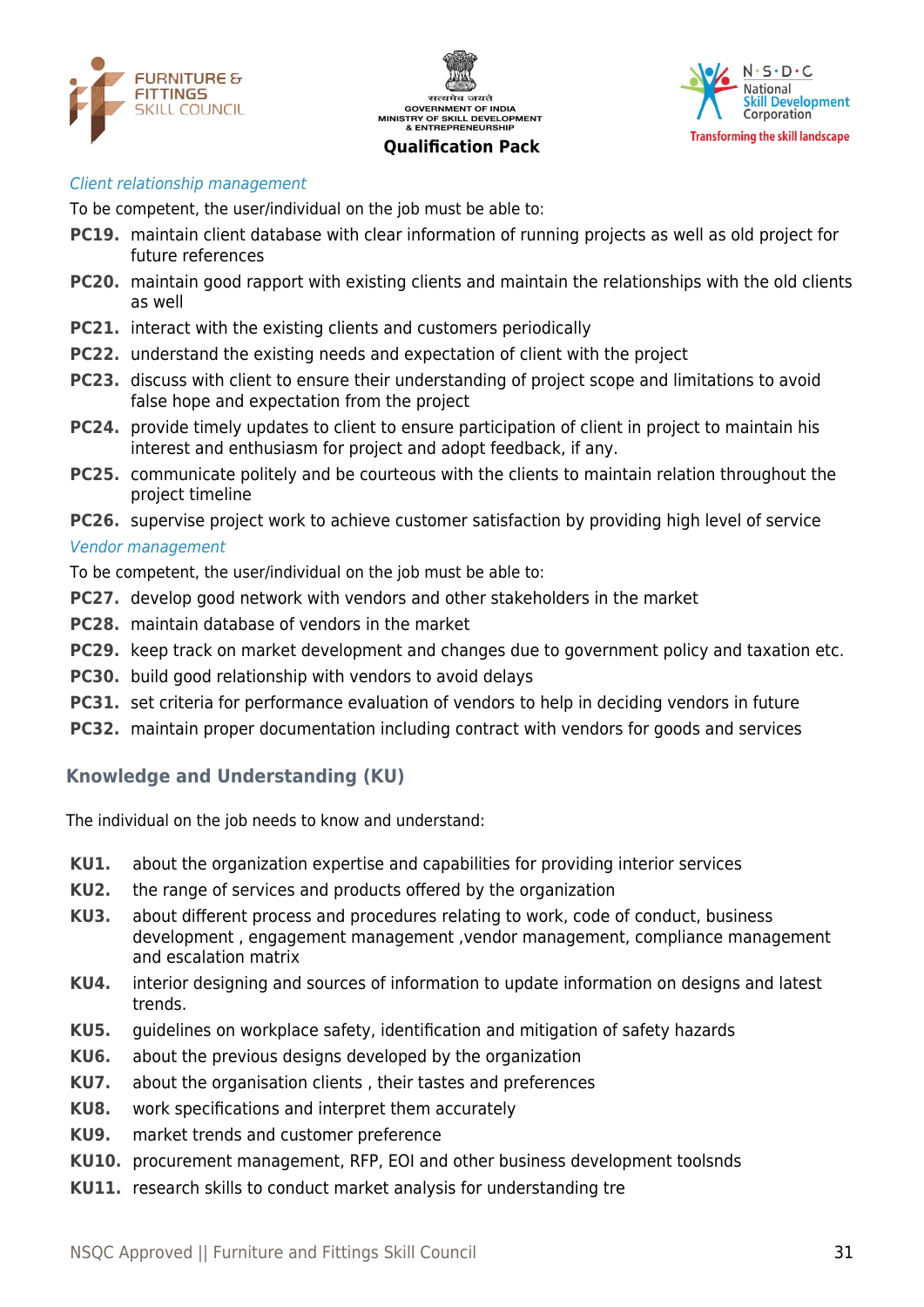





- **KU12.** technical drawings and design drawings and knowledge of auto-CAD, coral Draw, Photoshop etc.
- **KU13.** dimensions, building structure (super structure and sub structures).
- **KU14.** relevant prevailing laws and knowledge of undertaking filings with government bodies for legal compliance
- **KU15.** safety standards and precautions to be taken and different types of personal protective environment and their usage
- **KU16.** quality standards to be maintained
- **KU17.** standard operating procedures
- **KU18.** common issues faced and have resolving knowledge
- **KU19.** .relationship building with internal and external stakeholders
- **KU20.** presentation ability and effective communication skills
- **KU21.** workflow management, reporting management and documentation compliances
- **KU22.** budget estimation tools, direct cost (labor , material, travel costs etc.), indirect costs (office, equipment, administrative costs etc.) and understanding of current costs in the market
- **KU23.** negotiation ability , clear communication, understanding of client terms related to deliverables and linked payment, need and aspirations of client with the project.
- **KU24.** usage of analytical tools
- **KU25.** local markets, vendors, hubs for raw material and finished goods for interior designing
- **KU26.** element of design and design process ,ventilation, natural lighting , light effect and other aspects
- **KU27.** waste disposal procedures and standards

# **Generic Skills (GS)**

User/individual on the job needs to know how to:

- **GS1.** draft letters, emails and other communication tools
- **GS2.** note the inventory data related to project and other readings as per process parameters and provide necessary information required in fill the process chart
- **GS3.** document the information communicated /observations if any related to process
- **GS4.** document records related to designs and their requirements
- **GS5.** write reports, information documents to internal departments/ internal teams
- **GS6.** keep updated with latest trends and knowledge by reading magazines, reports, research material
- **GS7.** read and interpret the process required for conducting the assigned work
- **GS8.** read internal information documents sent by internal teams
- **GS9.** discuss task lists, schedules and activities
- **GS10.** effectively communicate with team members
- **GS11.** question in order to understand the nature of the problem and to clarify queries
- **GS12.** attentively listen and comprehend the information given by the speaker
- **GS13.** communicate clearly on the issues being faced with colleagues and team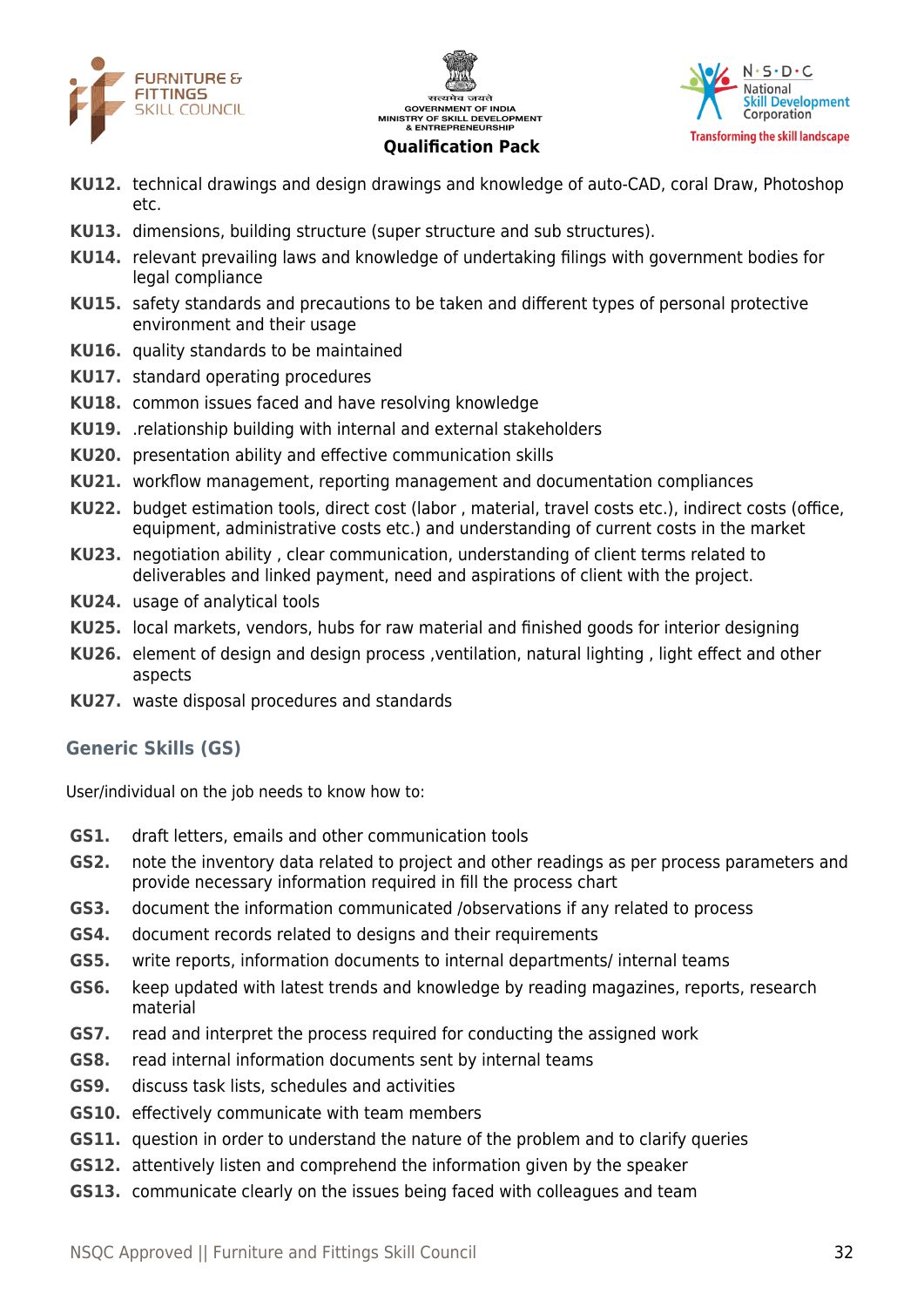





- **GS14.** analyze critical points in day to day tasks through experience and observation and identify control measures to solve the issue
- **GS15.** prioritize the issues and act accordingly
- **GS16.** decision making on team deployment, monitoring, deliverables etc. SB29. decision on documentation required
- **GS17.** decision on raw material used and supply chain for smooth work function
- **GS18.** decision on staff training, grievances etc.
- **GS19.** plan , prioritize and organize the work order and jobs received
- **GS20.** plan and organize implementation process
- **GS21.** plan and organize training and capacity building of team
- **GS22.** plan and organize material handling and schedule of work
- **GS23.** organize raw materials and packaging materials required for all products
- **GS24.** plan to utilize time and equipment's effectively
- **GS25.** organize all process/ equipment manuals so as to access information easily
- **GS26.** understand customer requirements and their priority and respond as per their needs
- **GS27.** support team in solving problems by detailing out problems
- **GS28.** discuss the possible solutions with the team and seniors for problem solving
- **GS29.** resolve conflict among team members or with client
- **GS30.** apply domain information about maintenance processes and technical knowledge about tools and equipment
- **GS31.** apply analytical thinking on designs and drawings
- **GS32.** using experience and feedbacks from team and client , and make judgments on day to day basis
- **GS33.** use reasoning skills to identify and resolve basic problems
- **GS34.** use prior experience on similar projects to detect any potential problems which could arise during operations
- **GS35.** use acquired knowledge of the process for identifying and handling issues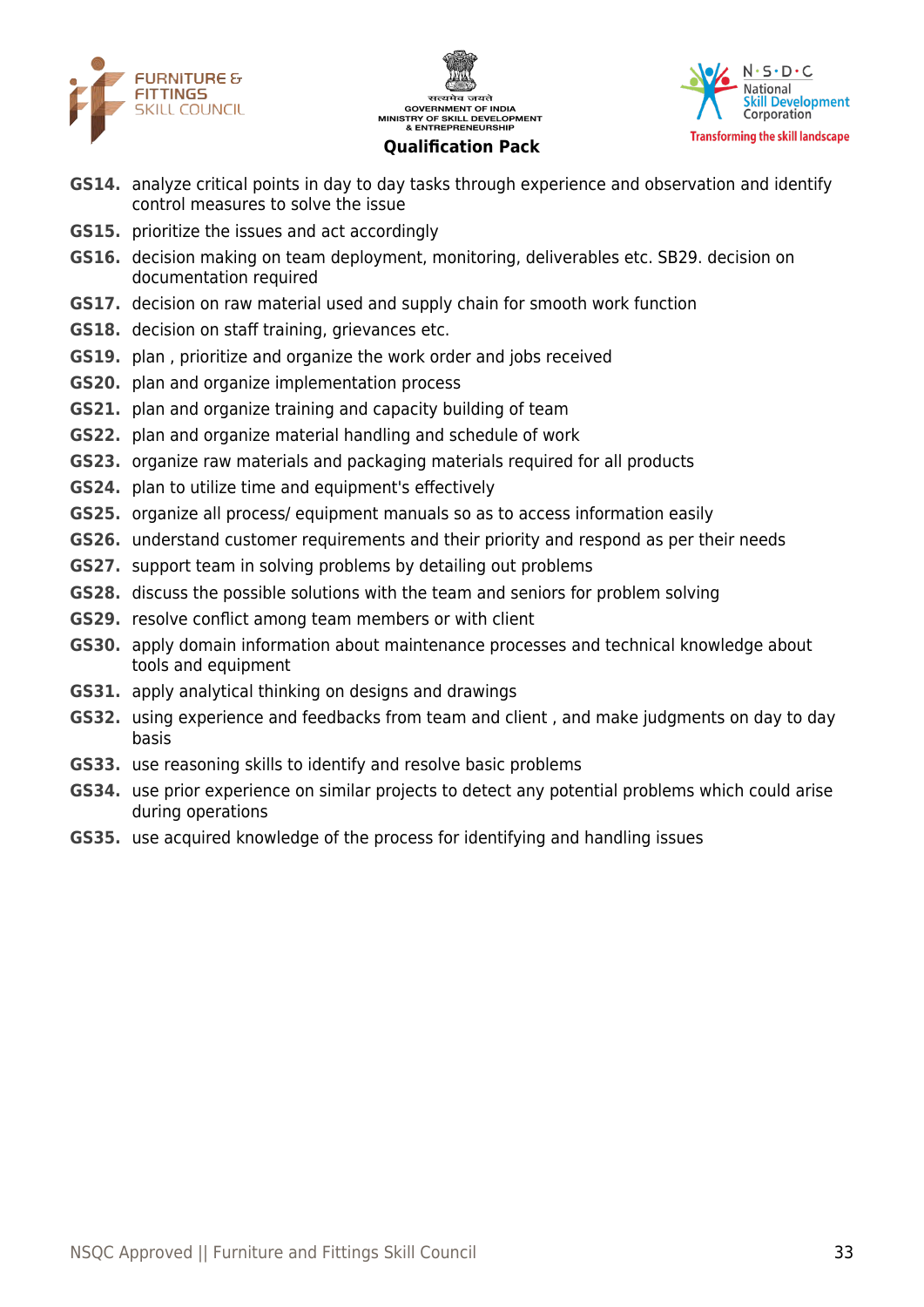





# **Assessment Criteria**

| <b>Assessment Criteria for Outcomes</b>                                                                                                                                                 | <b>Theory</b><br><b>Marks</b> | <b>Practical</b><br><b>Marks</b> | <b>Project</b><br><b>Marks</b> | <b>Viva</b><br><b>Marks</b> |
|-----------------------------------------------------------------------------------------------------------------------------------------------------------------------------------------|-------------------------------|----------------------------------|--------------------------------|-----------------------------|
| New clientidentification andbusinessdevelopment                                                                                                                                         | 11                            | 30                               |                                |                             |
| PC1. explore new opportunities in the market with<br>the help of partners, contactsand other mediums                                                                                    | 1                             | 4                                |                                |                             |
| PC2. build rapport with prospective client                                                                                                                                              | 1                             | $\overline{2}$                   |                                |                             |
| PC3. discuss new opportunities with team                                                                                                                                                | 1                             | $\overline{2}$                   |                                |                             |
| PC4. plan team engagement on the new project                                                                                                                                            | 1                             | 3                                |                                |                             |
| PC5. analyze client requirement in terms of<br>residential or commercial design.                                                                                                        | 1                             | 3                                |                                |                             |
| PC6. assess requirements of the customer through<br>discussion and understand the requirements in<br>terms of needs, style or theme, aesthetics, any<br>specific necessity etc.         | 1                             | 3                                |                                |                             |
| PC7. study the market trends and keep updated on<br>customer preferences, latest trends and upcoming<br>trends/developments                                                             | 1                             | 4                                |                                |                             |
| PC8. assess the budget and the timelines of work<br>commitments                                                                                                                         | 1                             | 3                                |                                |                             |
| PC9. evaluate through discussion the quality<br>standards required from the client                                                                                                      | 1                             | $\overline{2}$                   |                                |                             |
| PC10. determine requirements for use of furniture,<br>materials, fixtures etc. and discuss/deliberate with<br>client to determine factors affecting planning of<br>interior environment | 1                             | 2                                |                                |                             |
| PC11. seek confirmation from client on<br>requirements and take sign off                                                                                                                | 1                             | $\overline{2}$                   |                                |                             |
| Negotiation anddecision makingrelated to project                                                                                                                                        | 6                             | 17                               |                                |                             |
| PC12. seek approvals from seniors for final decision<br>on new project take up/ client                                                                                                  | 1                             | $\overline{2}$                   |                                |                             |
| PC13. review and negotiate on the fee charged and<br>the process timelines, deliverables                                                                                                | 1                             | 3                                |                                |                             |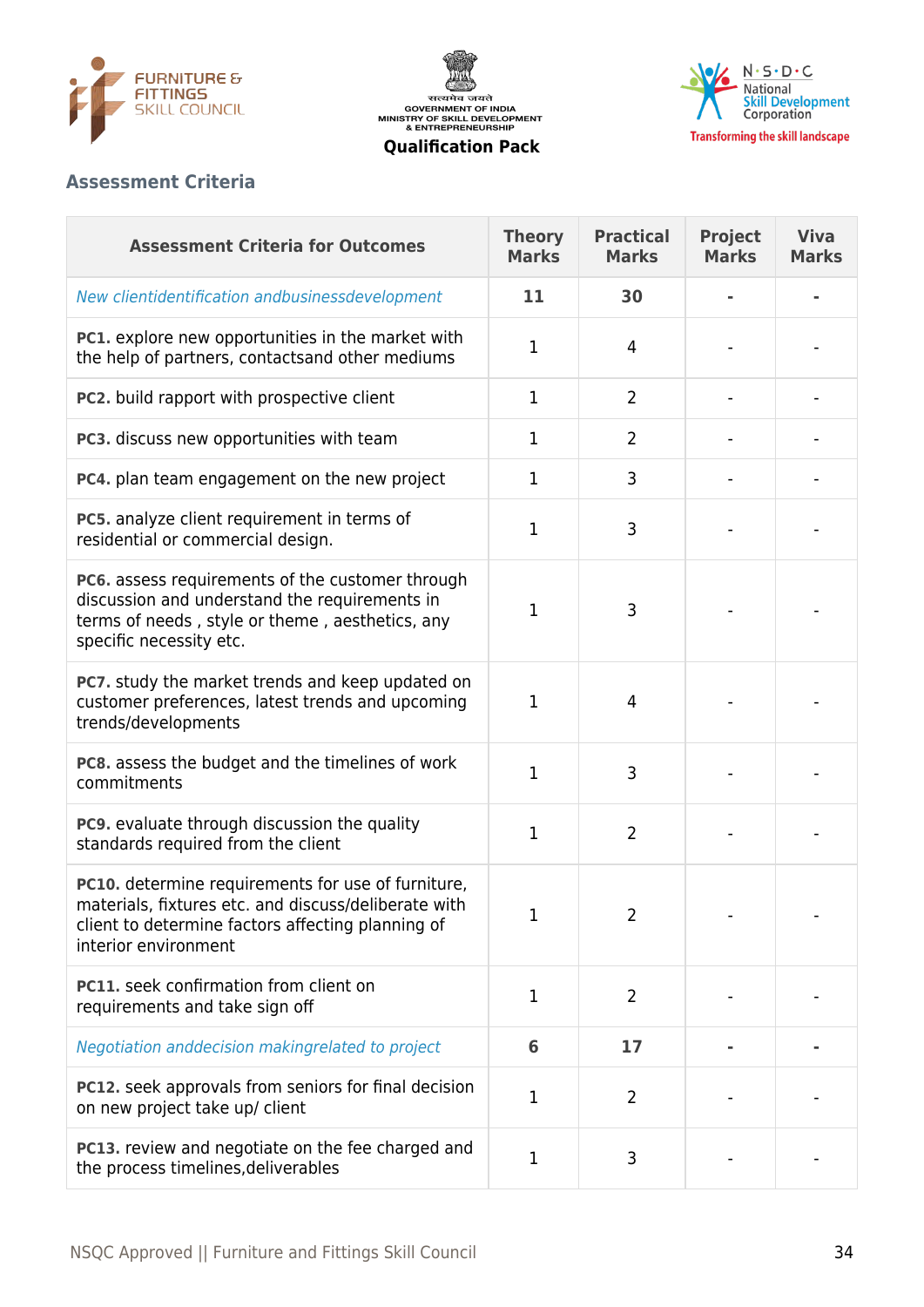





| <b>Assessment Criteria for Outcomes</b>                                                                                                                                      | <b>Theory</b><br><b>Marks</b> | <b>Practical</b><br><b>Marks</b> | <b>Project</b><br><b>Marks</b> | <b>Viva</b><br><b>Marks</b> |
|------------------------------------------------------------------------------------------------------------------------------------------------------------------------------|-------------------------------|----------------------------------|--------------------------------|-----------------------------|
| PC14. supervise vendor selection and negotiation of<br>rate and vendor finalisationfinalization i.e., process<br>of inviting quotations,                                     | 1                             | 3                                |                                |                             |
| PC15. review and decide on procurement of<br>materials (furniture, fixture and other required<br>materials)                                                                  | 1                             | 3                                |                                |                             |
| PC16. supervise decisions on transportation and<br>storage of materials to ensure smooth supply chain<br>for project                                                         | $\mathbf{1}$                  | $\overline{2}$                   |                                |                             |
| PC17. discuss with client in case of any cost<br>changes during implantation of project and taking<br>their approval                                                         | $\mathbf 1$                   | $\overline{2}$                   |                                |                             |
| PC18. oversee day to day operational and<br>procedural decision making related to project                                                                                    |                               | $\overline{2}$                   |                                |                             |
| Client relationship management                                                                                                                                               | 4                             | 16                               |                                |                             |
| <b>PC19.</b> maintain client database with clear<br>information of running projects as well as old<br>project for future references                                          |                               | $\overline{2}$                   |                                |                             |
| PC20. maintain good rapport with existing clients<br>and maintain the relationships with the old clients<br>as well                                                          | 1                             | $\overline{2}$                   |                                |                             |
| PC21. interact with the existing clients and<br>customers periodically                                                                                                       |                               | $\overline{2}$                   |                                |                             |
| <b>PC22.</b> understand the existing needs and<br>expectation of client with the project                                                                                     |                               | $\overline{2}$                   |                                |                             |
| <b>PC23.</b> discuss with client to ensure their<br>understanding of project scope and limitations to<br>avoid false hope and expectation from the project                   | 1                             | $\overline{2}$                   |                                |                             |
| PC24. provide timely updates to client to ensure<br>participation of client in project to maintain his<br>interest and enthusiasm for project and adopt<br>feedback, if any. | 1                             | 2                                |                                |                             |
| <b>PC25.</b> communicate politely and be courteous with<br>the clients to maintain relation throughout the<br>project timeline                                               |                               | $\overline{2}$                   |                                |                             |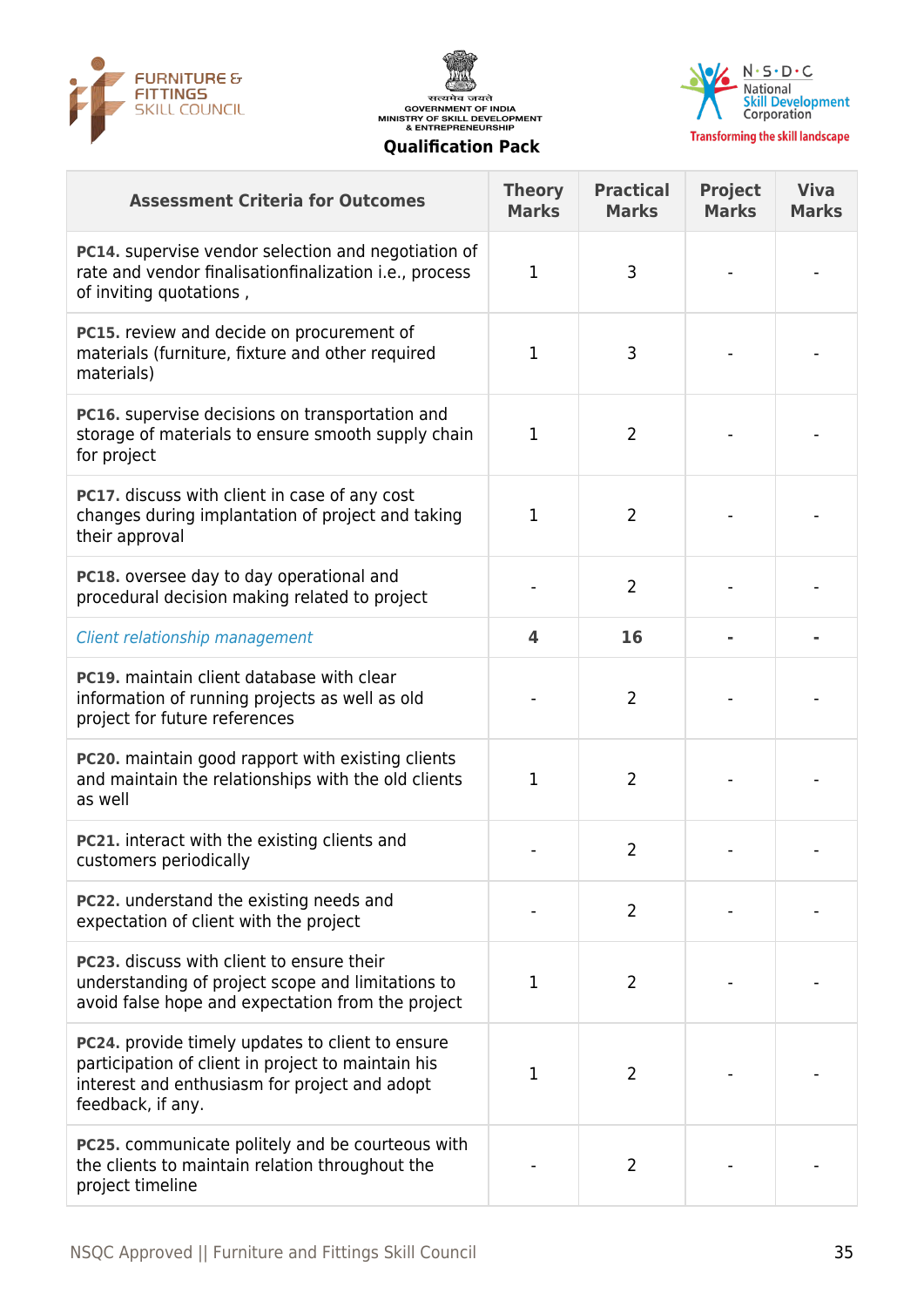





| <b>Assessment Criteria for Outcomes</b>                                                             | <b>Theory</b><br><b>Marks</b> | <b>Practical</b><br><b>Marks</b> | <b>Project</b><br><b>Marks</b> | <b>Viva</b><br><b>Marks</b> |
|-----------------------------------------------------------------------------------------------------|-------------------------------|----------------------------------|--------------------------------|-----------------------------|
| PC26. supervise project work to achieve customer<br>satisfaction by providing high level of service | 1                             | $\overline{2}$                   |                                |                             |
| Vendor management                                                                                   | 4                             | 12                               |                                |                             |
| PC27. develop good network with vendors and<br>other stakeholders in the market                     | 1                             | $\overline{2}$                   |                                |                             |
| <b>PC28.</b> maintain database of vendors in the market                                             |                               | $\overline{2}$                   |                                |                             |
| PC29. keep track on market development and<br>changes due to government policy and taxation<br>etc. | 1                             | $\overline{2}$                   |                                |                             |
| PC30. build good relationship with vendors to avoid<br>delays                                       |                               | $\overline{2}$                   |                                |                             |
| PC31. set criteria for performance evaluation of<br>vendors to help in deciding vendors in future   | 1                             | $\overline{2}$                   |                                |                             |
| PC32. maintain proper documentation including<br>contract with vendors for goods and services       | 1                             | $\overline{2}$                   |                                |                             |
| <b>NOS Total</b>                                                                                    | 25                            | 75                               |                                |                             |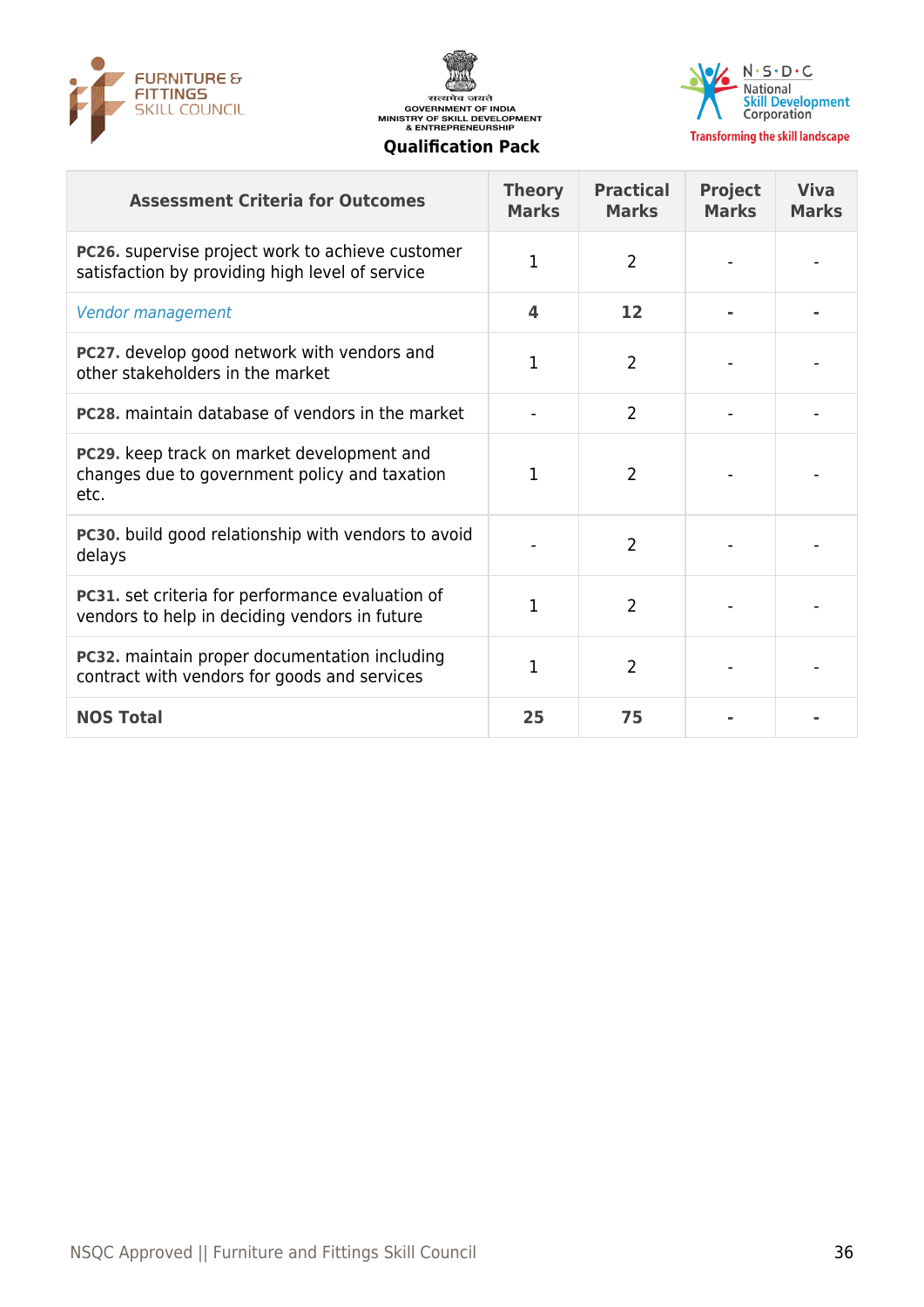





# **National Occupational Standards (NOS) Parameters**

| <b>NOS Code</b>            | FFS/N9110                    |
|----------------------------|------------------------------|
| <b>NOS Name</b>            | Client and vendor management |
| <b>Sector</b>              | Furniture & Fittings         |
| <b>Sub-Sector</b>          | Interior Design              |
| <b>Occupation</b>          | Interior Design              |
| <b>NSQF Level</b>          | 5                            |
| <b>Credits</b>             | <b>NA</b>                    |
| <b>Version</b>             | 1.0                          |
| <b>Last Reviewed Date</b>  | 02/02/2017                   |
| <b>Next Review Date</b>    | 02/02/2020                   |
| <b>NSQC Clearance Date</b> | 15/12/2018                   |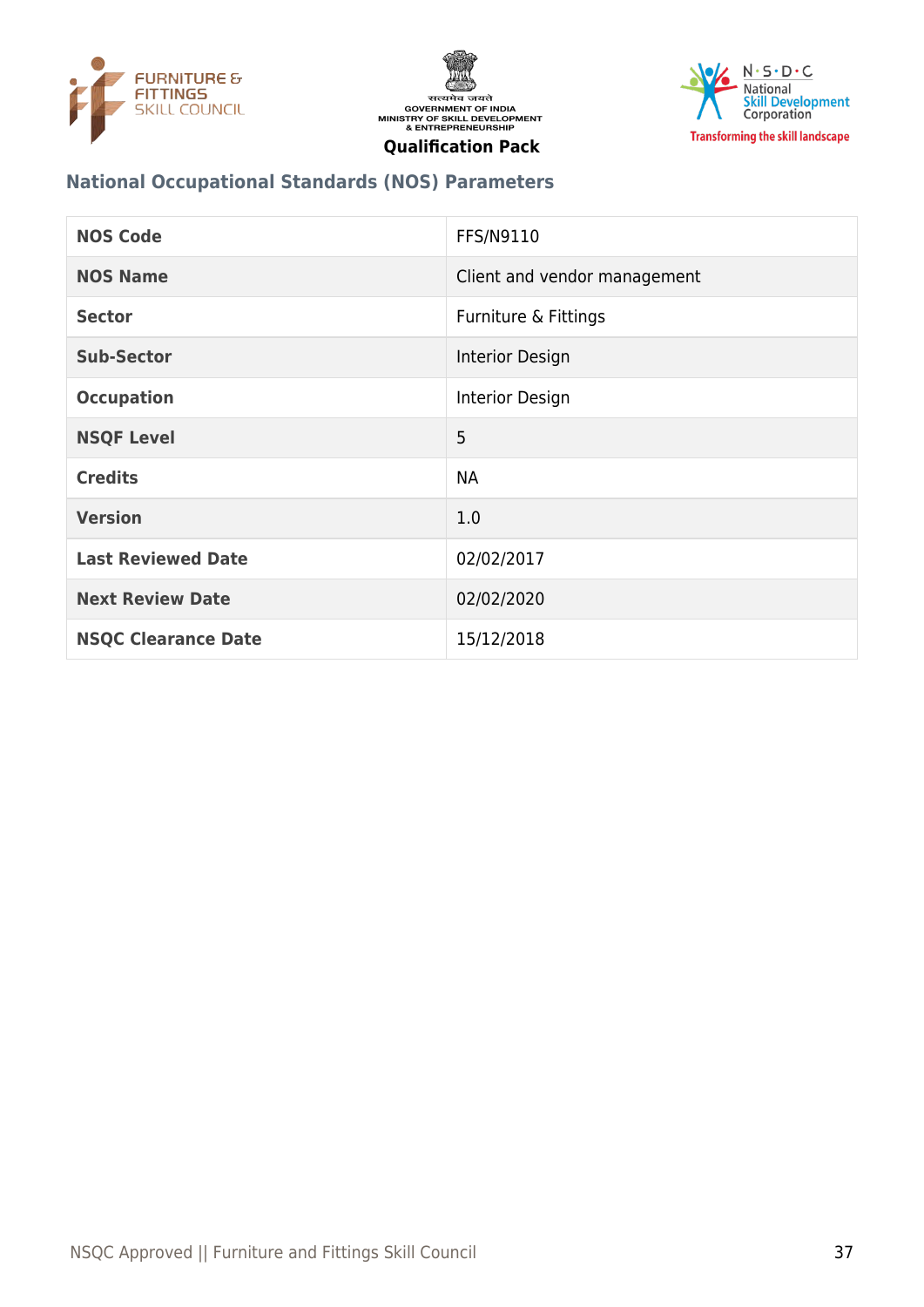





# <span id="page-37-0"></span>Assessment Guidelines and Assessment Weightage

### **Assessment Guidelines**

1. Criteria for assessment for each Qualification Pack will be created by the Sector Skill Council. Each Element/ Performance Criteria (PC) will be assigned marks proportional to its importance in NOS. SSC will also lay down proportion of marks for Theory and Skills Practical for each Element/ PC.

2. The assessment for the theory part will be based on knowledge bank of questions created by the SSC.

3. Assessment will be conducted for all compulsory NOS, and where applicable, on the selected elective/option NOS/set of NOS.

4. Individual assessment agencies will create unique question papers for theory part for each candidate at each examination/training center (as per assessment criteria below).

5. Individual assessment agencies will create unique evaluations for skill practical for every student at each examination/ training center based on these criteria.

6. To pass the Qualification Pack assessment, every trainee should score the Recommended Pass % aggregate for the QP.

7. In case of unsuccessful completion, the trainee may seek reassessment on the Qualification Pack.

**Recommended Pass % : 70**

### <span id="page-37-1"></span>**Assessment Weightage**

#### Compulsory NOS

| <b>National Occupational</b><br><b>Standards</b>                       | <b>Theory</b><br><b>Marks</b> | <b>Practical</b><br><b>Marks</b> | <b>Project</b><br><b>Marks</b> | <b>Viva</b><br><b>Marks</b> | <b>Total</b><br><b>Marks</b> | Weightage |
|------------------------------------------------------------------------|-------------------------------|----------------------------------|--------------------------------|-----------------------------|------------------------------|-----------|
| FFS/N8803.work successfully<br>with colleagues                         | 30                            | 70                               |                                | $\overline{\phantom{0}}$    | 100                          | 10        |
| FFS/N8804. Maintain health<br>and safety at client site /<br>workplace | 30                            | 70                               |                                |                             | 100                          | 15        |
| FFS/N9107.Oversee design<br>drwaings for the locations/<br>space       | 20                            | 80                               |                                |                             | 100                          | 25        |
| FFS/N9109.Supervision of<br>work and team management                   | 20                            | 80                               |                                |                             | 100                          | 25        |